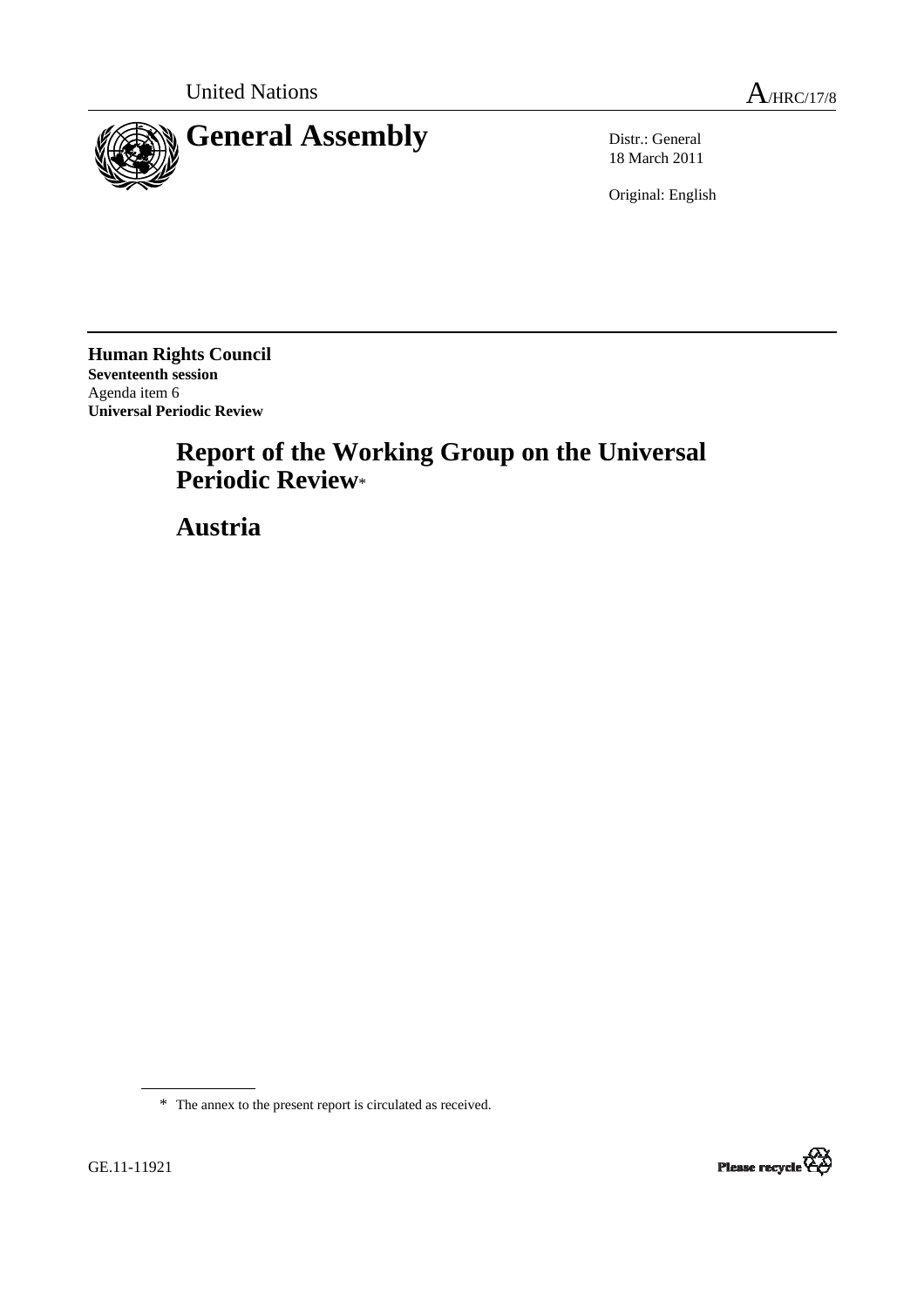# Contents

|       |    | Paragraphs | Page |
|-------|----|------------|------|
|       |    | $1 - 4$    | 3    |
| T.    |    | $5 - 91$   | 3    |
|       | A. | $5 - 19$   | 3    |
|       | B. | $20 - 91$  | 5    |
| П.    |    | $92 - 95$  | 13   |
| Annex |    |            |      |
|       |    |            | 24   |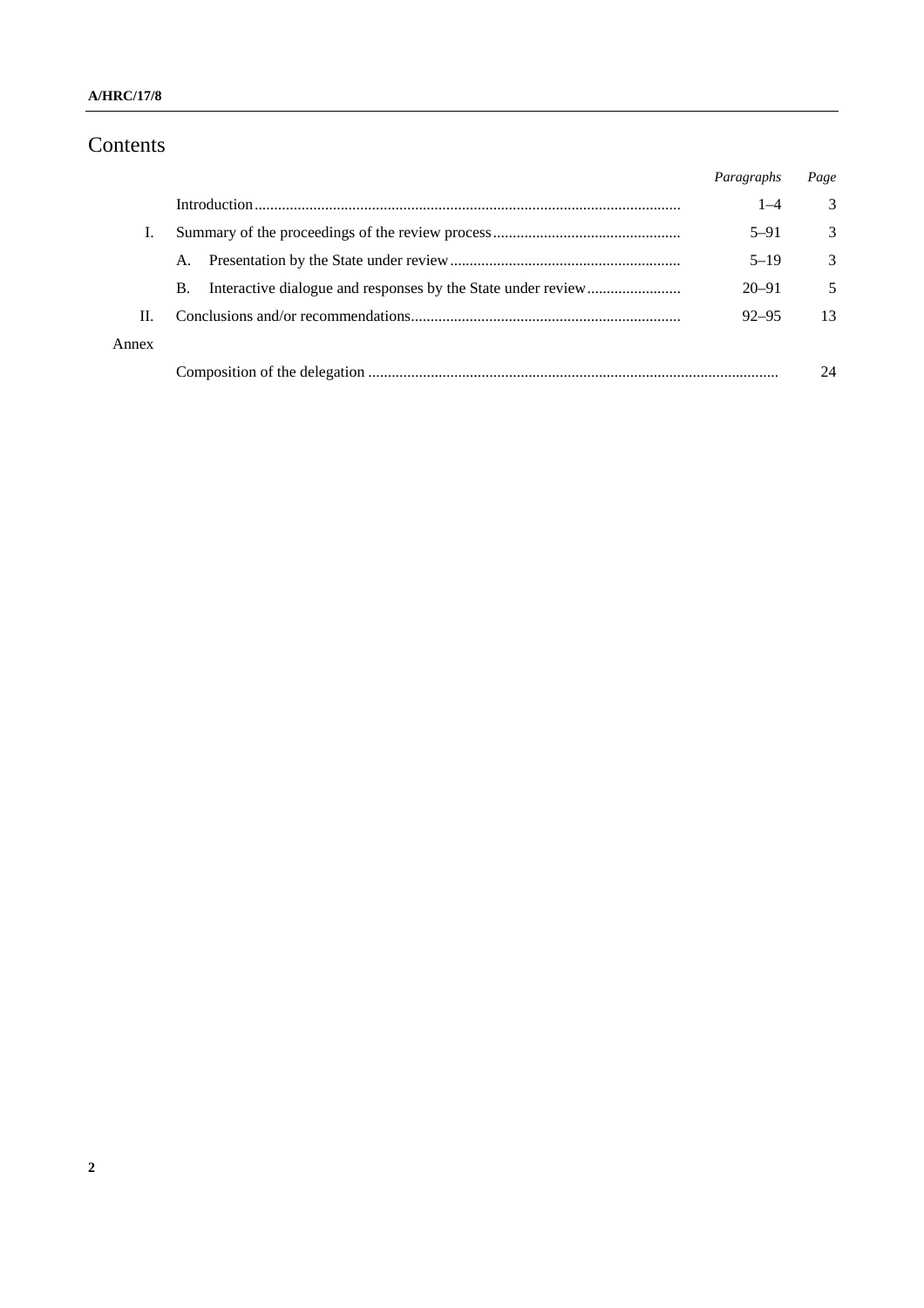# **Introduction**

1. The Working Group on the Universal Periodic Review (UPR), established in accordance with Human Rights Council resolution 5/1 of 18 June 2007, held its tenth session from 24 January to 4 February 2011. The review of Austria was held at the 6th meeting on 26 January 2011. The delegation of Austria was headed by Michael Spindelegger, Minister for European and International Affairs. At its 10th meeting, held on 28 January 2011, the Working Group adopted the report on Austria.

2. On 21 June 2010, the Human Rights Council selected the following group of rapporteurs (troika) to facilitate the review of Austria: Argentina, Bahrain and Mauritania.

3. In accordance with paragraph 15 of the annex to resolution 5/1, the following documents were issued for the review of Austria:

A national report submitted/written presentation made in accordance with paragraph 15 (a) (A/HRC/WG.6/10/AUT/1 and Corr.1);

 (b) A compilation prepared by the Office of the United Nations High Commissioner for Human Rights (OHCHR) in accordance with paragraph 15 (b) (A/HRC/WG.6/10/AUT/2);

 (c) A summary prepared by OHCHR in accordance with paragraph 15 (c) (A/HRC/WG.6/10/AUT/3).

4. A list of questions prepared in advance by the Czech Republic, Denmark, Germany, Finland, Namibia, the Netherlands, Norway, Slovenia, Sweden, Switzerland and the United Kingdom of Great Britain and Northern Ireland was transmitted to Austria through the troika. These questions are available on the extranet of the UPR.

# **I. Summary of the proceedings of the review process**

#### **A. Presentation by the State under review**

5. The Austrian delegation stated that the support of human rights was a core concern to its Government. Austria had a long-standing record of active engagement not only to ensure the protection of human rights at the national level, but also to advance the international system for the promotion and protection of human rights at the United Nations and in regional organizations such as the Council of Europe, the Organization for Security and Cooperation in Europe (OSCE) and the European Union.

6. Austria's international human rights engagement had always been guided by a spirit of cooperation and dialogue. Dialogue and partnerships were crucial for turning the promises of the Universal Declaration of Human Rights into reality for everyone. Austria had consistently worked with all actors towards this goal.

7. As a non-permanent member of the UN Security Council in 2009 and 2010, Austria had continuously and actively advocated the advancement of human rights, the adherence to the rule of law, the protection of civilians in armed conflict and the promotion of the contribution of women as a measure to preserve peace and security.

8. Austria's international engagement in human rights was based on a firm commitment to ensure full respect of human rights domestically. Austria had acceded to all major international human rights treaties and had extended a standing invitation to all United Nations special procedures.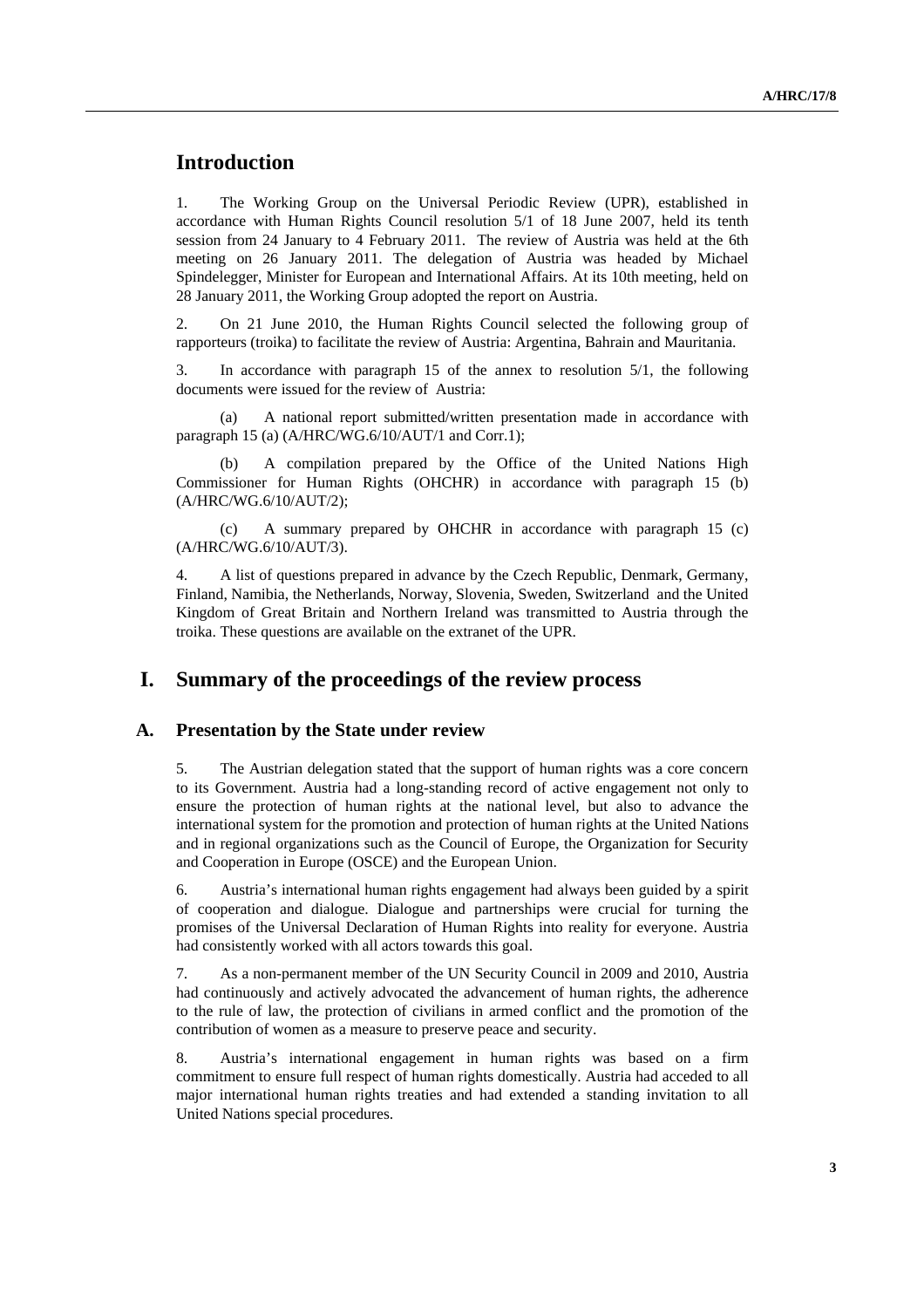9. Austria was currently a candidate for membership of the Human Rights Council from June 2011. On the basis of the voluntary pledges and commitments made by Austria in the context of this candidacy, it had been possible to achieve notable progress in their implementation:

(a) Austria had recently incorporated children's rights into the Constitution;

 (b) Considerable progress had been made with regard to the ratification of the Optional Protocol to the Convention against Torture and the creation of a national preventive mechanism, which will be incorporated into the Austrian Ombudsperson Board. The already existing Human Rights Advisory Board would be expanded at the same time;

 (c) Austria would soon deposit the ratification document for the Council of Europe Convention on the Protection of Children against Sexual Exploitation and Sexual Abuse;

 (d) Legislation was being prepared to introduce a separate crime of torture in the Austrian Penal Code;

The ratification process of the Convention on Enforced and Involuntary Disappearance (CED) and the inclusion of enforced disappearances as a criminal offence in the Austrian Penal Code were on the way;

Special provisions on crimes against humanity and war crimes were also being prepared for inclusion in the Austrian Penal Code;

 (g) The Parliament would start discussion this spring of the ratification of the UNESCO Convention against Discrimination in Education.

10. Austria was aware of its specific historical responsibility and was committed to the fight against xenophobia, anti-Semitism, discrimination against Muslims and all other forms of racism and intolerance.

11. The current government programme envisaged a series of measures to enhance the protection against racism and discrimination, including a commitment to the implementation of the European Union (EU) Framework Decision against Racism and Xenophobia as well as the recommendations of the Committee on the Elimination of Racial Discrimination.

12. Anti-discrimination laws had been tightened in recent years. The Equal Treatment Commission, the Ombudsperson for Equal Treatment and the relevant bodies in the federal regions provided for protection against discrimination in employment and access to goods and services. Sanctions for all forms of discrimination had been continuously expanded and were consistently applied by Austrian courts. This would include compensation for material and immaterial damage. These efforts had contributed to an ever-increasing awareness and public sensitivity about discrimination issues.

13. Austria had a strict "zero tolerance" policy towards all forms of discrimination and ill-treatment by law-enforcement officials. An independent body, the Federal Anti-Corruption Bureau, had been established in January 2010 to investigate alleged illtreatment by law enforcement officials. Criminal police and the public prosecutor were obliged to investigate any suspicion of ill-treatment by law.

14. To ensure the protection of migrants' human rights, Austrian immigration legislation would provide the possibility to use the full spectrum of legal instruments and appeal procedures, including appeals to the Constitutional and Administrative Courts. In addition, Austria had enhanced human rights training for the justice and law enforcement sector.

15. On the preventive side, Austria was working to reinforce a tolerant and open social climate. The National Action Plan on Integration had been adopted in January 2010 to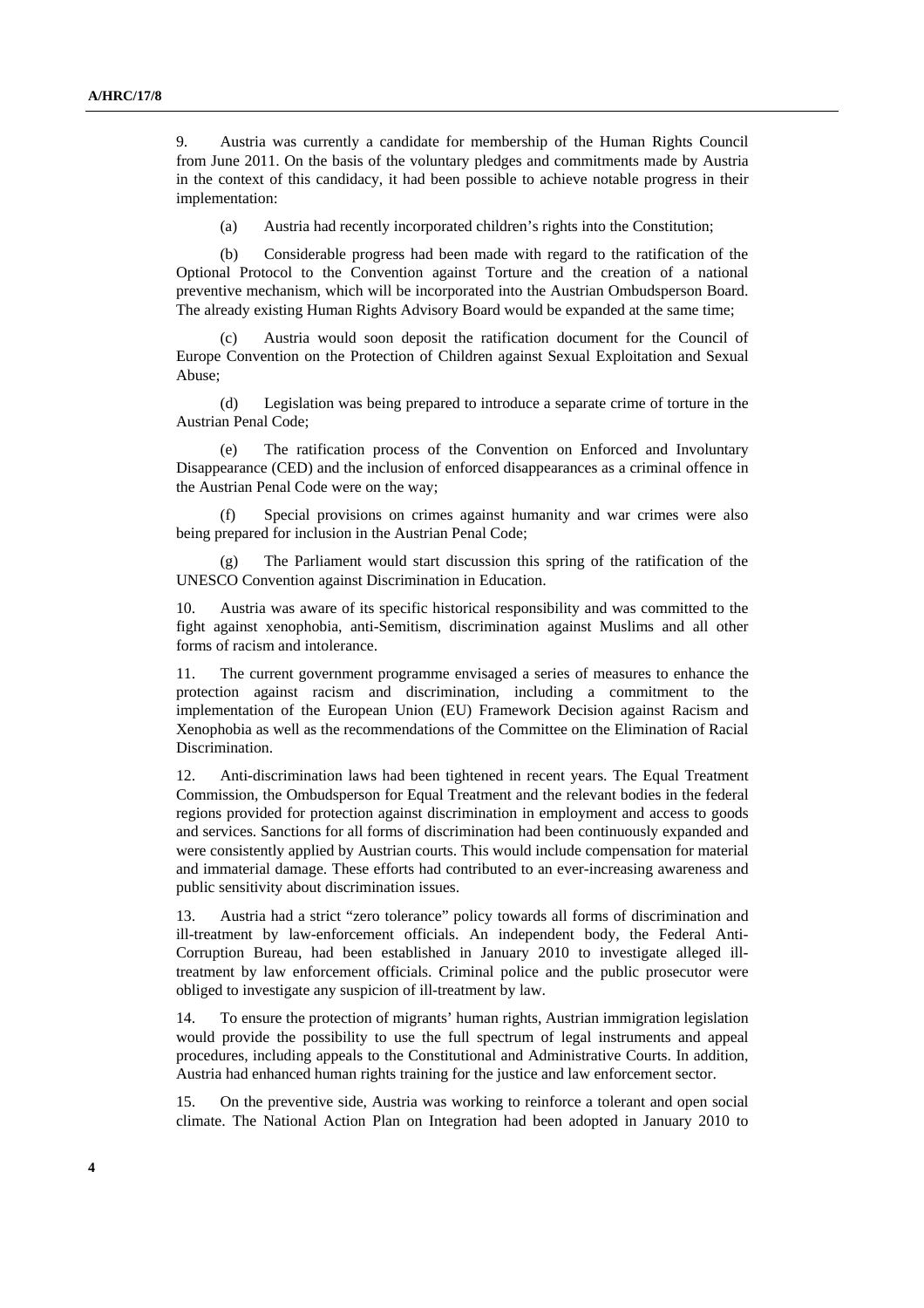support this policy. Areas of action included language, education, employment, rule of law, social services and health, intercultural dialogue, leisure and sports, housing and the regional dimension. An expert commission including civil society organisations closely followed up on the implementation of the Action Plan.

16. Austria was committed to further advance the protection and promotion of the rights of the Slovenian and the other five autochthonous national minorities in Austria. The educational, socio-economic and legal situation of minorities in Austria was presently reviewed by different expert groups with all relevant stakeholders. The aim was to amend and adapt the National Minority Act by next year. Concerning the bilingual topographical signs in Carinthia, the government was committed to fully implement Austria's obligations under the State Treaty of 1955. Constructive negotiations were being held between all stakeholders with the aim of finding a sustainable solution soon.

17. Gender equality, including in the labour market, was considered a major issue. Measures had been taken to end inequalities. A National Action Plan had been presented in June 2010. The Law on Equal Treatment had recently been amended to ensure greater transparency with regard to incomes in the private sector. In addition, 50 per cent of the national budget for labour market policy was being spent on specific programmes to improve women's chances on the labour market, inter alia through capacity-building and training.

18. Victims of domestic violence received free legal and psychosocial support to help them secure their rights in criminal procedures. Domestic violence cases were covered by prosecutors with special training. Victims could also rely on a well-established system of crisis intervention centres in all federal regions: There were 21 State-financed women's shelters with 750 places and a 24-hour hotline.

19. The revised Violence Protection Law of 2009 had furthermore introduced new and stricter sanctions in case of continuous violence. Migrant women who had come to Austria on the basis of family reunification were in a particularly vulnerable position to become victims of domestic violence. Austrian legislation therefore provided for the possibility of granting them a separate residence permit to protect them from further violence.

#### **B. Interactive dialogue and responses by the State under review**

20. During the interactive dialogue, 54 delegations made statements. A number of delegations welcomed the comprehensive national report, Austria's participation in and commitment to the UPR as well as the participative approach for the preparation of the report and the involvement of NGOs in the follow-up to the review. Recommendations made during the dialogue are to be found in section II of the present report.

21. Algeria noted the lack of consensus to include social rights in the Constitution and inquired about the causes of this situation. Algeria mentioned difficulties for the consecration of gender equality and made reference to reported racist and xenophobic behaviours targeting specific groups. Algeria noted that Austria was not ready to ratify the International Convention on the Protection of the Rights of All Migrant Workers and Members of Their Families. Algeria made recommendations.

22. The United Kingdom of Great Britain and Northern Ireland commended Austria's commitment to implement the 2001 judgment of the Constitutional Court regarding the Slovenian minority. It welcomed the National Plan for Integration. The United Kingdom requested information on measures to remedy the reluctance of victims of discrimination to bring cases to courts. It was concerned about persistent inequalities regarding the status of same-sex partners. The United Kingdom made recommendations.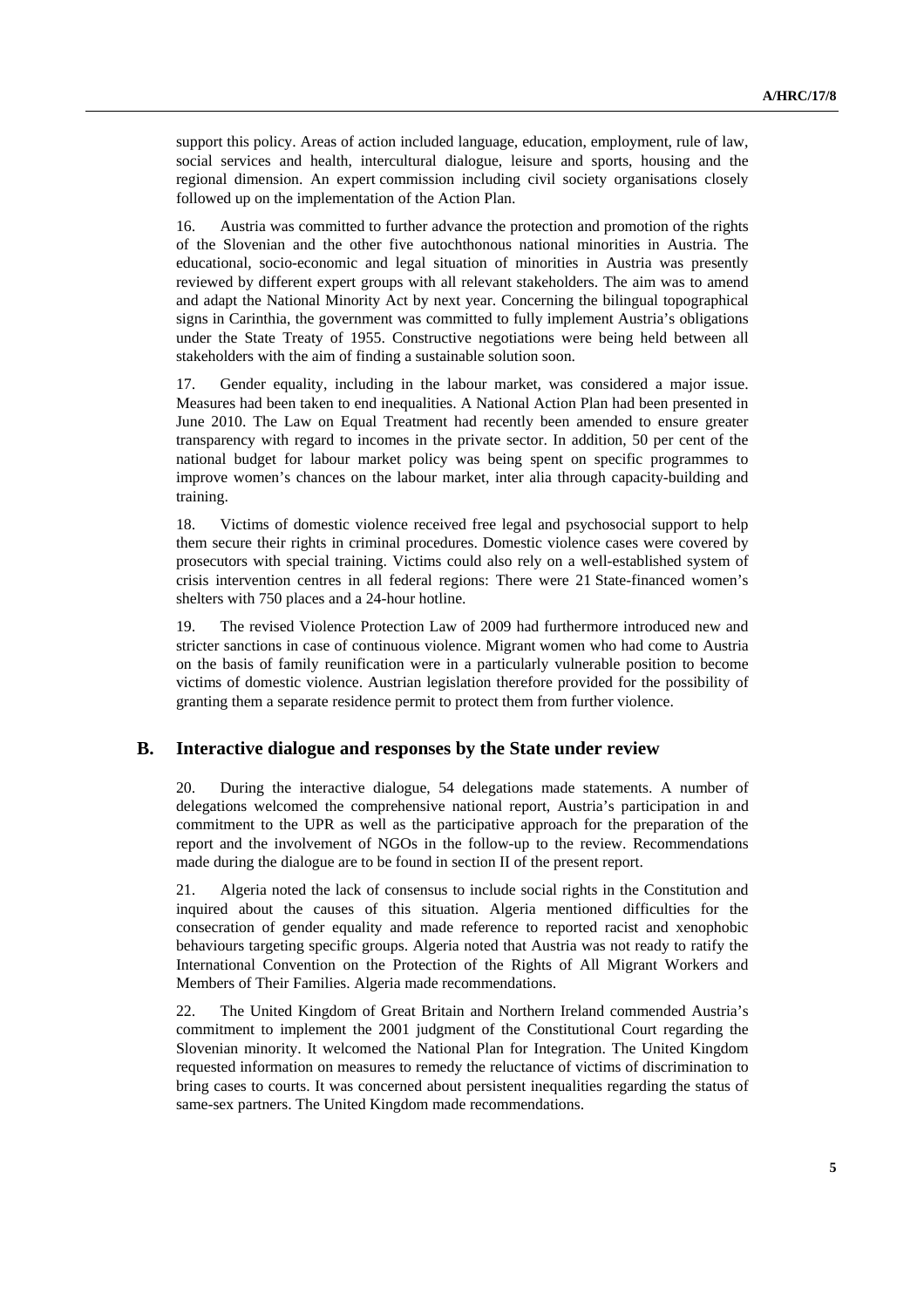23. Turkey noted Austria's indication that it considered the fight against xenophobia and racism a priority task and took measures for the promotion of equal treatment and integration. In this regard, Turkey welcomed the establishment of the Ombudsperson for Equal Treatment. It was pleased that police officers were provided with human rights training with a special focus on non-discriminatory police work in a multicultural society. Turkey made recommendations.

24. Morocco noted that social rights were not enshrined in the Constitution and inquired whether Austria intended to implement the constitutional reforms mentioned in its national report. Morocco welcomed efforts to fight discrimination, xenophobia, racism and intolerance and listed a few best practices in this regard. On migration, Morocco shared Austria's views to associate the States of origin and State of reception. Morocco inquired about efforts undertaken to help migrants in preserving their identity and keeping links with their State of origin.

25. Egypt noted Austria's policies to ensure the promotion and protection of human rights, which included efforts to address gender inequality and the rights of the child, as well as combating racial discrimination. It was nevertheless concerned about the persistent protection gap of the rights of minorities in Austria, including their cultural and linguistic rights. Egypt made recommendations.

26. Iraq noted Austria's engagement in promoting human rights, reflected in the ratification of many human rights instruments. It noted that human rights were the main pillar of Austria's policies and that Austria had contributed financially to human rights funds. Iraq referred to the measures taken to integrate migrants and to ensure dialogue between civilizations, and commended Austria for having taken steps to fight human trafficking.

27. Azerbaijan stated that a number of national institutions had been set up in Austria to promote and protect human rights. It indicated that it had taken a positive note of the accomplishments realized within the implementation of the wide-ranging National Programs and Plans in the different spheres, particularly in the field of protection of women's rights. Azerbaijan made recommendations.

28. India requested Austria to inform on the measures taken to enforce the principle of equal pay for equal work as well as the review of the anti-discrimination laws. It asked whether Austria considered it useful to extend an invitation to the Special Rapporteur on contemporary forms of racism, racial discrimination, xenophobia and related intolerance to visit the country. India made a recommendation.

29. The Islamic Republic of Iran was deeply concerned about human rights problems, such as the alarming instances of hate speech, the atmosphere of hostility by politicians and the media, and the discriminatory attitudes and manifestations of neo-Nazism, racism, xenophobia and related intolerance against migrant communities including Muslims and Roma. It requested information about concrete measures to address these issues. Iran made recommendations.

30. Canada welcomed Austria's standing invitation to the special procedures and the recent visit of two European human rights bodies. It welcomed the intention of creating a compendium of all human rights related provisions. Canada encouraged Austria to pursue the integration of migrants and to ensure that they fully enjoy their rights. Canada was ready to pursue its dialogue with Austria on this issue. Canada made recommendations.

31. France welcomed Austria's commitment to ratify CED and asked when this would happen. France noted that criminal law did not yet include war crimes and crimes against humanity in accordance with the Rome Statute and inquired about the reasons of this situation. France welcomed the recent measures aimed at preventing ill-treatment and racist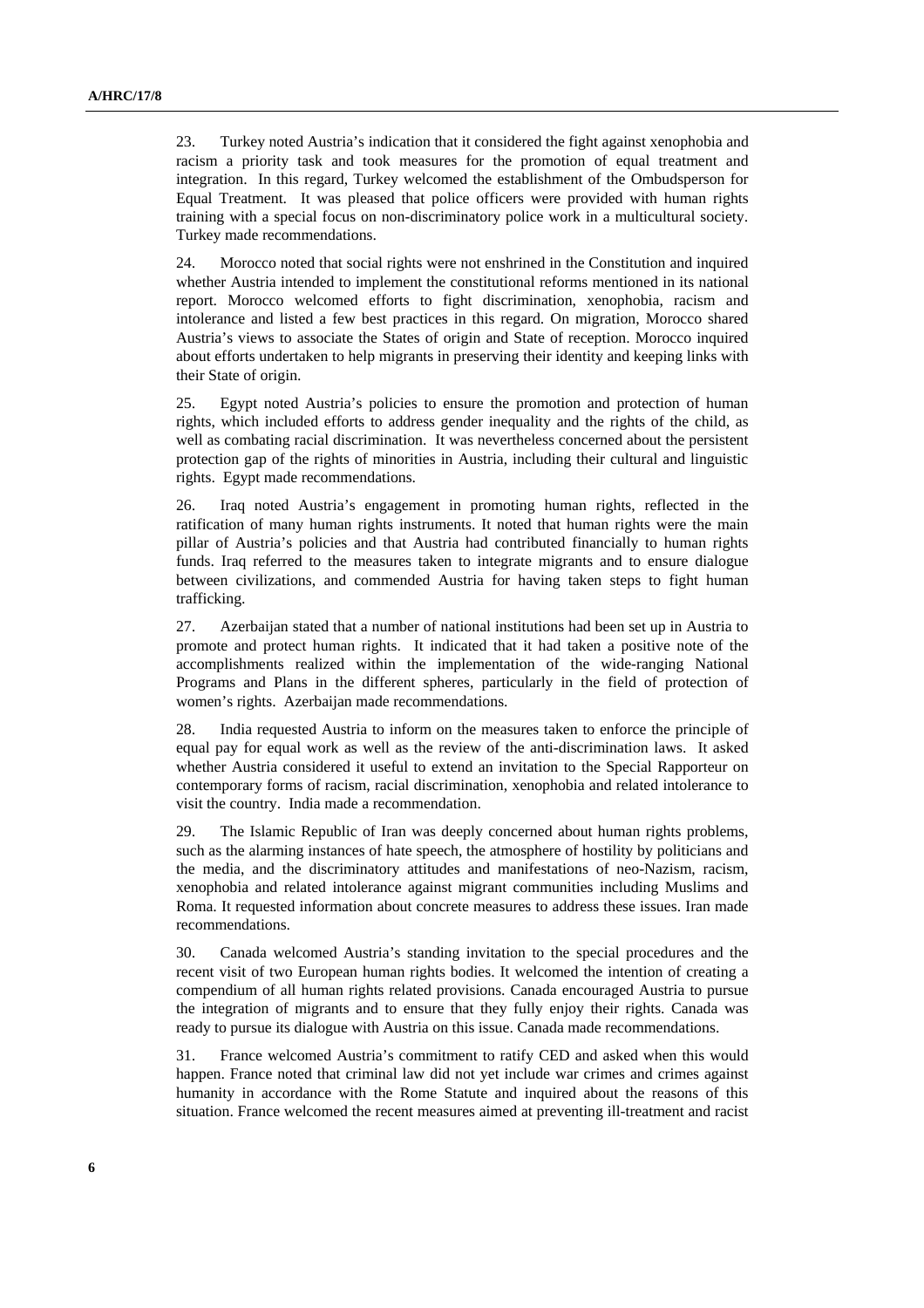behaviour by law enforcement officials. France referred to national provisions in labour law discriminating against foreign nationals. France made recommendations.

32. Spain welcomed the presentation of the national report and made recommendations.

33. Jordan stated that Austria had been instrumental in advancing multilateralism and the agenda of human rights at all levels, including the conferences that resulted in the Vienna Declaration and Programme of Action. It indicated that it was encouraging to note Austria's efforts to further develop and strengthen its longstanding legislative and institutional framework, including through the establishment of the Ombudsman Board. Jordan made recommendations.

34. The Czech Republic expressed its appreciation for Austria's national report. It commended the entry into force of the Criminal Procedure Reform Act 55 in January 2008, which provided more rights for defendants and additional transparency in proceedings to those who contested the excessive use of power by law enforcement officials. The Czech Republic made recommendations.

35. Slovenia noted the significant decrease in the size of the Slovenian-speaking community, especially in Carinthia. It noted with concern Austria's failure to implement the rights of the Slovenian minority under the Treaty of Saint-Germain and the Austrian State Treaty, as well as the failure to implement decisions of the Austrian Constitutional Court regarding the Slovenian minority language. Slovenia made recommendations.

36. Indonesia stated that the establishment of the Independent Human Rights Advisory Board with its notable inclusion of many civil society organizations must be noted as an important aspect of Austria's commendable human rights approach and strategy. It also recognized Austria's initiatives in the promotion of dialogue aiming at strengthening mutual understanding and respect among people of different religions, ethnicities and languages. Indonesia made recommendations.

37. Malaysia recognized that Austria had in place a strong legal framework with regional and international norms and standards. It also noted that, at the national level, Austria had a number of Ombuds institutions. It recognized, however, that Austria faced several challenges, including incidences of racial stereotyping and prejudice by the media, cases of human trafficking, and issues concerning migrant communities and gender parity. Malaysia made recommendations.

38. The Republic of Moldova noted that Austria's constitutional reform will incorporate the rights of the child in the Federal Constitution. Referring to the 2007 recommendations of the Committee on the Elimination of Racial Discrimination to ensure more active participation by women at the decision-making levels, the Republic of Moldova asked which additional measures Austria planned to take in order to promote their full and equal participation in political and economic life. Republic of Moldova made recommendations.

39. Burkina Faso noted Austria's investment in cooperation and development, of which it was a beneficiary. It noted Austria's commitment to the international human rights system, the ratification of most human rights instruments, and its standing invitation to special procedures. Burkina Faso appreciated the measures taken for asylum seekers and migrants and asked Austria to continue to ensure respect of their rights. Burkina Faso made a recommendation.

40. The Russian Federation referred to sectors of the population which were vulnerable to racism and xenophobia, such as sub-Saharan Africans, Muslims, and Roma. It also referred to the continuing problem of anti-Semitism. It mentioned that asylum-seekers, refugees and migrants were the target of racist and xenophobic political statements. It also referred that 60 per cent of people in custody awaiting trial were non-citizens. The Russian Federation made recommendations.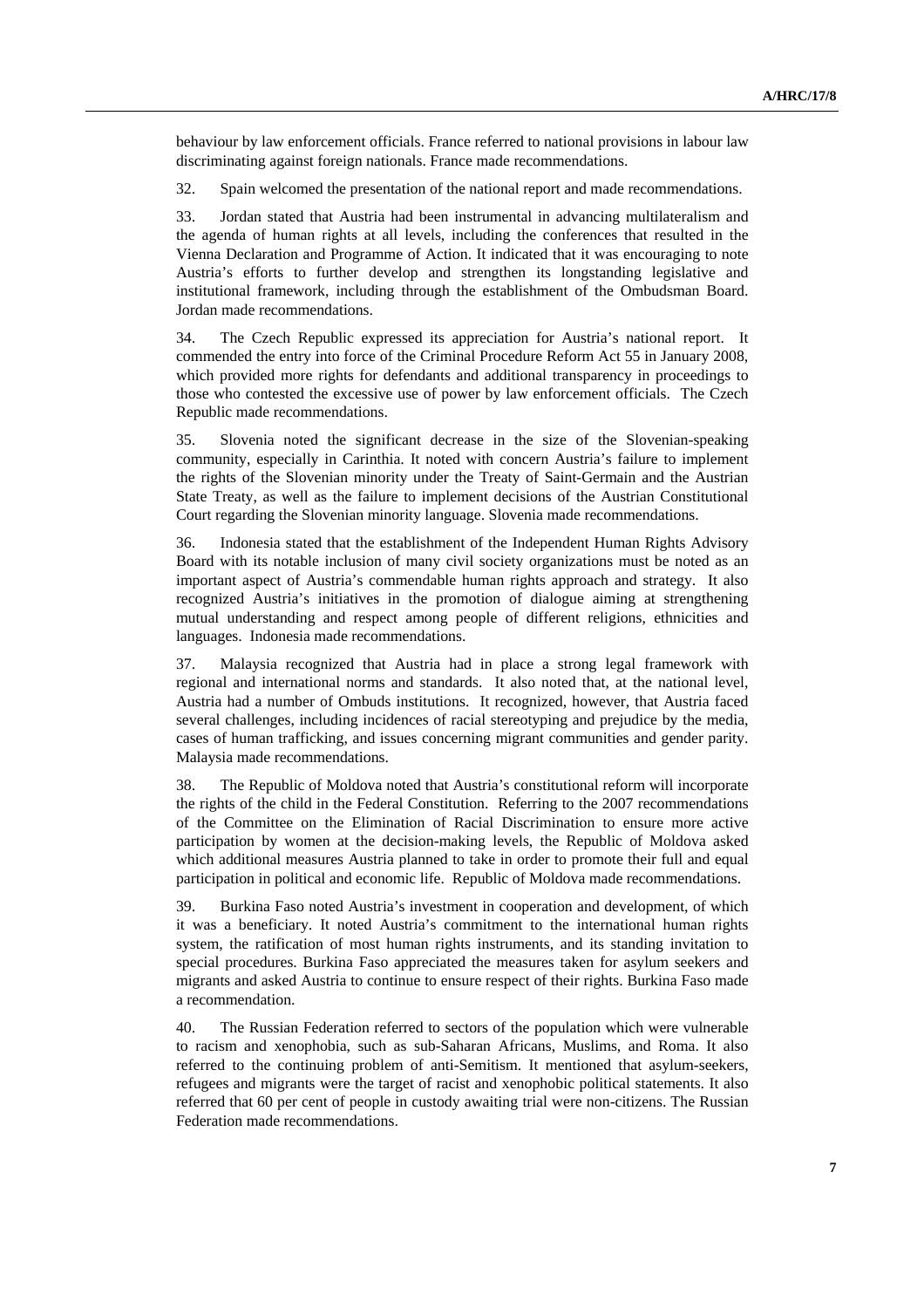41. Bangladesh commended Austria for standing next to developing countries in their efforts to attain the MDGs and in fulfilling their right to development. It took note of the actions taken by Austria to combat racism and to protect ethnic groups, migrants and asylum-seekers. It was, however, concerned about Austria's policies to cut its GNI share of official development assistance (ODA). Bangladesh made recommendations.

42. Palestine commended Austria for the transparency and objectivity of its national report, which also outlined persistent challenges such as discrimination and violence against women, and the efforts taken to protect the rights of vulnerable populations. Palestine also referred to Austria's efforts to protect freedom of religion and religious minorities. Palestine made a recommendation.

43. Guatemala acknowledged Austria's assessment of the human rights situation and the challenges in areas such as gender equality, discrimination, migration laws, human trafficking and children's rights. Guatemala commended Austria's policies on human rights, and for its leadership regarding cooperation for development. Guatemala noted with satisfaction that the fight against racism was a priority and asked about measures to counteract racist acts. Guatemala made a recommendation.

44. Switzerland welcomed Austria's commitment to ratify the Optional Protocol to the Convention against Torture and Other Cruel, Inhuman or Degrading Treatment or Punishment and to establish a national preventive mechanism. Switzerland referred to domestic violence and incidents of detention of women who were victims of trafficking. Switzerland made recommendations.

45. Brazil commended Austria for placing the fight against xenophobia and racism among its priorities. It was encouraged by Austria's determination to prevent and investigate cases of anti-Semitism. Notwithstanding these remarkable efforts, Brazil was concerned about the enforcement of anti-discrimination laws and stated that it was necessary to change the mindset of some State officials in this regard. Brazil made recommendations.

46. The Philippines commended Austria's commitment to strengthening dialogue between different cultures and religions. It asked about challenges in implementing the intercultural approach in the school system and to what extent human rights education was part of the intercultural curriculum. It recognized Austria's measures to combat racism and commended national action plans for the promotion of gender equality in the labour market as well as for combating trafficking in persons. The Philippines made recommendations.

47. In reply to questions of delegations during the interactive dialogues, Austria explained that the Austrian Ombudsperson Board was independently monitoring Austria's public administration according to the Austrian Constitution and thus fulfilled the function of a national human rights institution. Anybody could complain to the Board regardless of age, nationality or residence and at any time and at no charge. It was intended to expand the mandate of the Board in the context of Austria's ratification of the Optional Protocol to the Convention against Torture (OP-CAT).

48. Austrian reservations to international human rights conventions were regularly reexamined. So far, no gaps or deficits in the protection of human rights in Austria had been identified. The aim of Austria's reservations was to harmonize Austria's international obligations.

49. Hate speech in politics and media was being strongly condemned by the Austrian public and politicians and was prohibited by criminal law.

50. Nazi activities and Holocaust denial were strictly prohibited by Austrian law. These provisions were strictly enforced by Austrian courts. The education system aimed at promoting inter-cultural understanding and tolerance.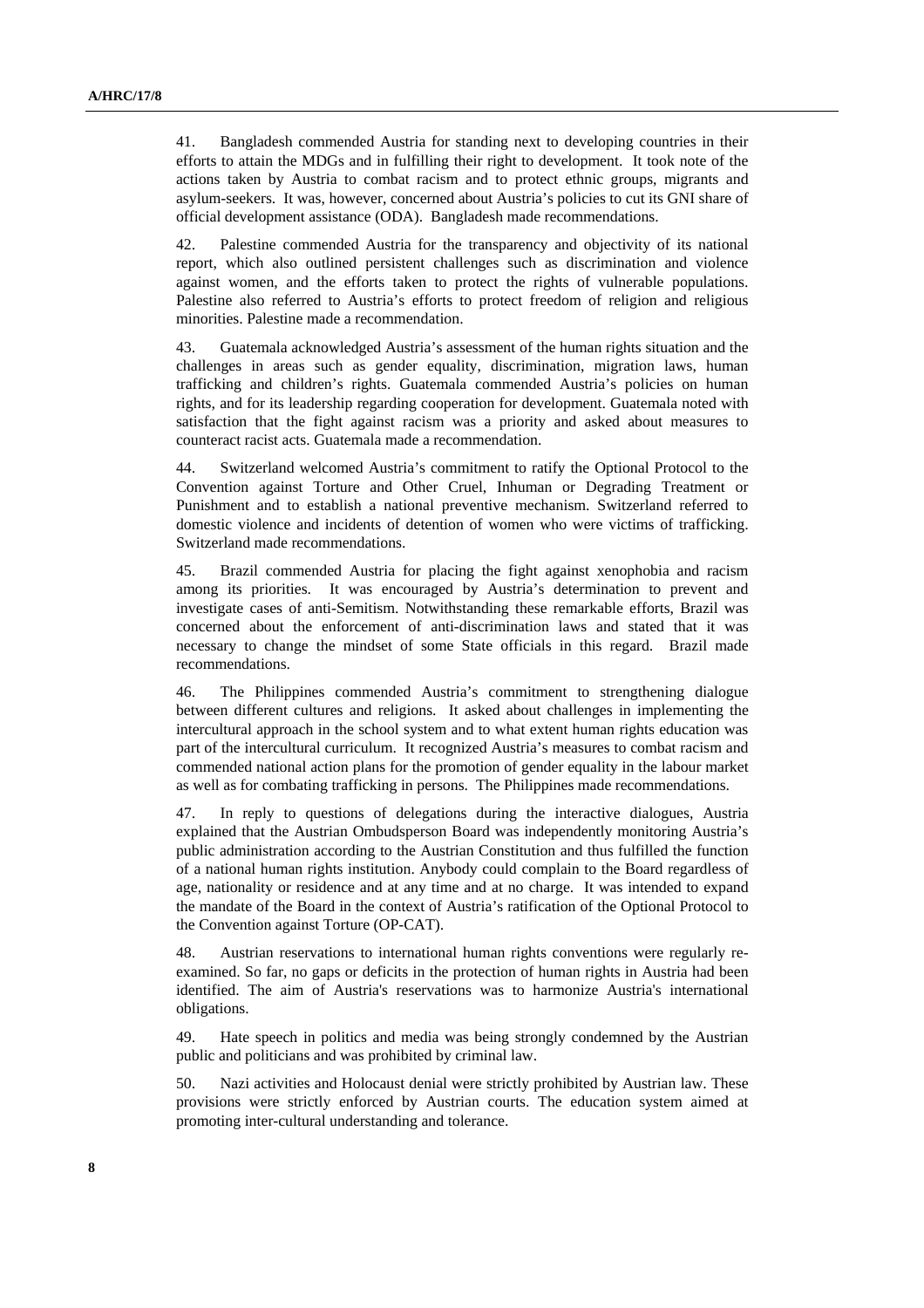51. Human rights education was an integral part of primary, secondary and university education as well as of the training of police and justice personnel.

52. Austria supported equal participation in society and independent living of persons with disabilities. Austria was among the first states to sign and ratify the Convention on the Rights of Persons with Disabilities and its Optional Protocol. An independent monitoring mechanism was established in the Federal Ministry of Labour, Social Affairs and Consumer Protection. High labour law standards in Austria, special measures to enhance integration in the labour market and the promotion of inclusive education further helped the empowerment of persons with disabilities.

53. Austria already benefitted from a high standard with regard to the protection of economic, social and cultural rights. The inclusion of such rights in the constitution was presently under discussion and numerous economic, social and cultural rights were already implemented by Austrian legislation and jurisprudence. In addition, since 2009 certain economic, social and cultural rights were made applicable in Austria through the EU Charter of Fundamental Rights.

54. Roma were well integrated in Austria. Special programmes included language training, educational and cultural projects. Special support measures were provided to enhance integration in the labour market.

55. In addition to the general protection against discrimination on the basis of the European Human Rights Convention and the Law on Equal Treatment, since January 2010 same-sex couples in Austria had the possibility to register their partnership. Registered partnerships were in most aspects equal to marriage, e.g. the rights to subsistence and inheritance. There was presently no consensus in Austria with regard to the adoption of children by same-sex couples; therefore no legislative changes in this regard could be expected for the time being.

56. The possibility of serving in the Austrian army already at the age of 17 was on a purely voluntary basis and had to be seen in the context of the Austrian education system, which allowed young people to complete compulsory education at an early age. However, participation of soldiers below age 18 in combat was strictly prohibited.

57. Detention conditions for juvenile prisoners were constantly being improved in Austria, including by offering possibilities of training and education. In all detention centers, juveniles were detained separately from adults. A special detention centre for juveniles had been established in Gerasdorf.

58. In the framework of the planned revision of the Alien Law, it was foreseen to provide legal assistance free of charge, also during detention.

59. The two Austrian National Action Plans on Human Trafficking contained a comprehensive list of measures for prevention, victim protection and prosecution of perpetrators as well as for national and international coordination and cooperation. Austria intensively cooperated with its neighbours in the fight against human trafficking and organized crime. In the framework of its development cooperation, Austria also supported victims in the States of origin.

60. It was not foreseen to ratify the International Convention for the Protection of the Rights of All Migrant Workers and Members of Their Families, since this Convention was in contradiction with other international obligations. Many of the rights contained therein were already protected through national as well as European legislation. The Convention would restrict the authorities' capacity to take regulatory measures in the access to the labor market.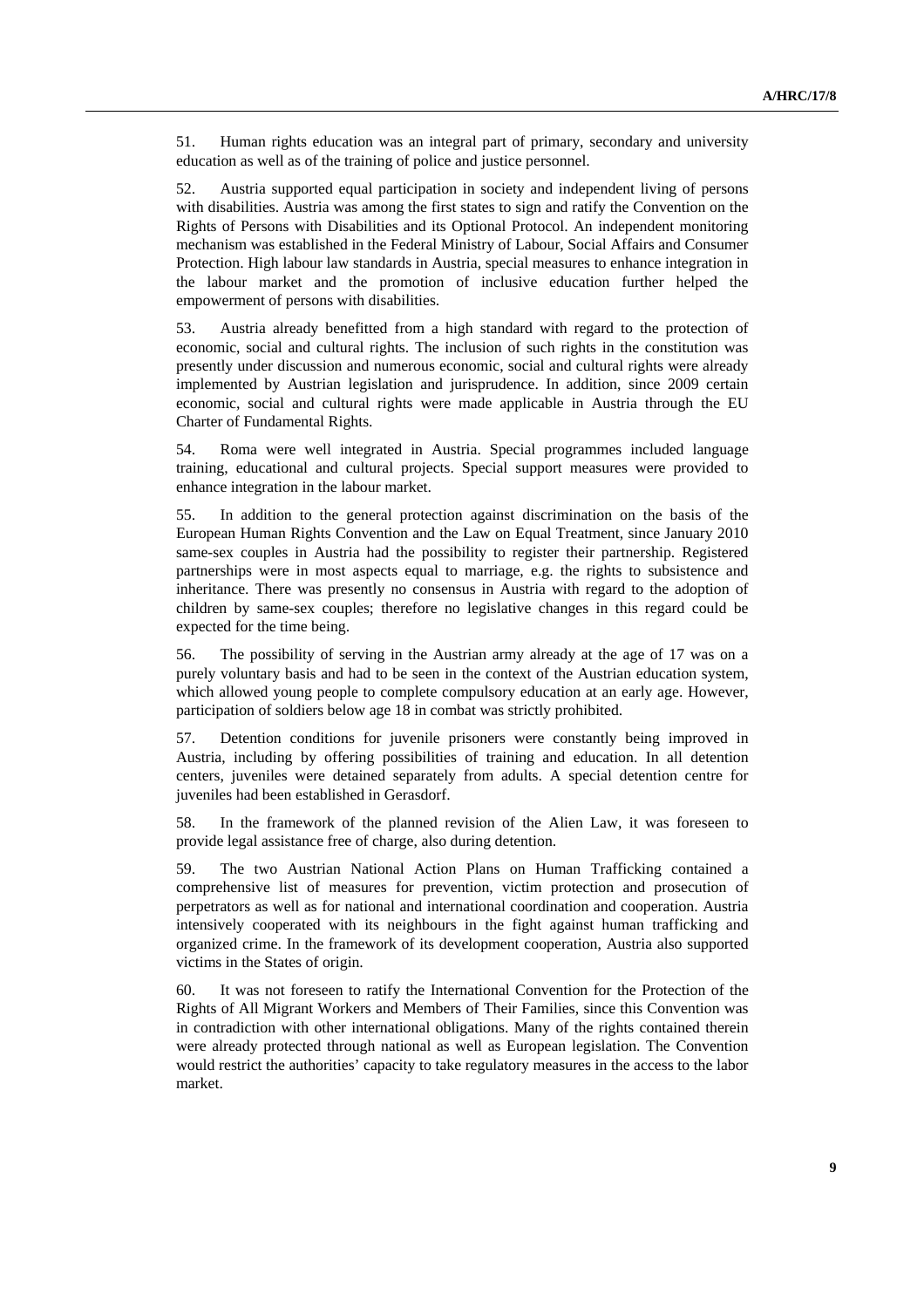61. In Austria asylum-seekers had a right to basic care, including accommodation, food, comprehensive medical care and free education for minors. Every asylum-seeker had the right to free and independent legal assistance during the asylum procedure. Three months after their application, asylum-seekers were allowed to enter the Austrian labour market.

62. Austria was still committed to the ODA target of 0.7 per cent of Austria's GNI However, due to necessary cuts in the Austrian budget, the achievement of this target by 2015 would almost certainly be delayed.

63. Pakistan highlighted Austria's role in strengthening the protection of human rights. It mentioned, in this regard, the Vienna Declaration and Program of Action and the ratification of almost all human rights treaties. Pakistan expressed concerns about xenophobic and intolerant attitudes and discrimination against minorities and migrants. It requested information on whether additional measures were required to address such issues. Pakistan made recommendations.

64. Sweden stated that, although the law and judiciary provided effective means of addressing individual cases of abuse, instances of use of excessive force by the police, especially in connection with refugees and asylum seekers, had been reported. Sweden also stated that it was disconcerting to hear reports that xenophobic statements and agitation against a national or ethnic group were not uncommon features in the Austrian political sphere and in the media. Sweden made recommendations.

65. Slovakia stated that Austria had been a democracy which gave high respect to the promotion of human rights. Slovakia made recommendations.

66. Uzbekistan noted that international treaty bodies had expressed the concern about Austria's reported instances of hate speech by politicians, in particular targeting migrants and members of minorities. Deep concern had also been expressed at the manifestations of neo-Nazism, racism, xenophobia and related intolerance towards migrant communities and those of certain ethnic backgrounds, and at their impact on children belonging to these groups. Uzbekistan made recommendations.

67. Chile commended Austria's commitment to the protection of human rights, manifested by the high number of human rights treaties ratified and its standing invitation to the special procedures. Chile noted with appreciation the support given by Austria to NGOs. Chile made recommendations.

68. The United States of America commended Austria for its advocacy for women's rights, its support to national and international NGOs, and its role in the protection of civilians in armed conflicts and in combating human trafficking. It welcomed the incorporation of children's rights in the Constitution and the recent Constitution Court's decision on religious groups. It noted reports of societal discrimination and xenophobia. The United States made recommendations.

69. Botswana praised Austria's commitment to continue placing as a priority the promotion of human rights, which was exemplified by its participation in the work of the Council. It noted the comprehensive measures taken in respect of violence against women. It requested information about measures to handle complaints of ill-treatment by lawenforcement officials. Botswana made a recommendation.

70. Cuba welcomed the approval of the National Plan for Integration and the adoption of other measures to fight racism. It called on Austria to address issues such as political statements inciting to hatred against migrants, asylum-seekers, African descendants, and minorities; vulnerability of Africans, Muslims and Roma to racial discrimination, discrimination in employment, and racial profiling. Cuba also referred to the salary gap between women and men. Cuba made recommendations.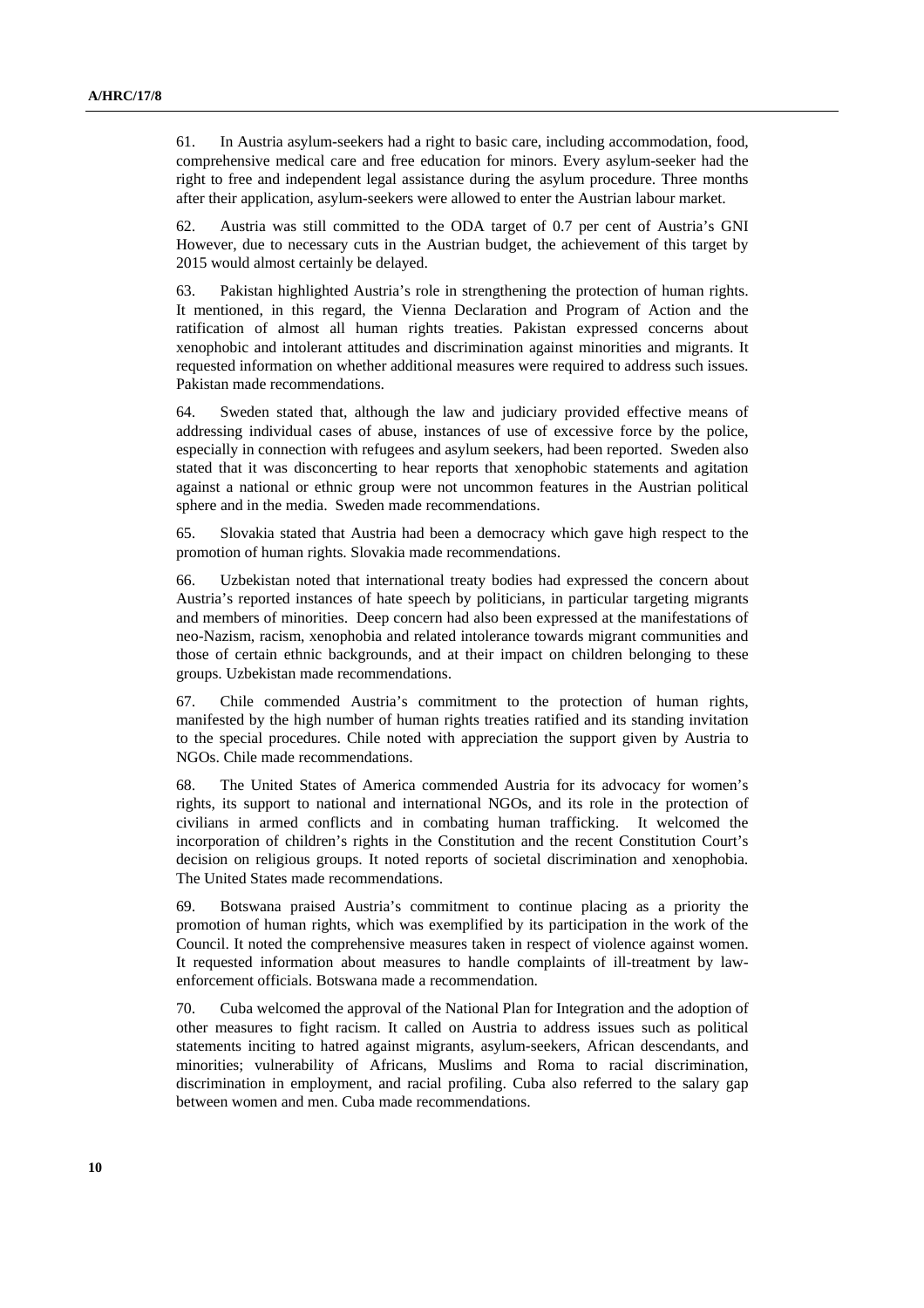71. Bosnia and Herzegovina praised Austria for its overall humanitarian supports and care for numerous refugees who had found shelter there. It noted that one of Austria's State priorities was the fight against xenophobia, racism and stereotyping and that Austria had developed a national action plan against human trafficking. In this regard, it asked Austria to share information on the cooperation with other countries in the region. It made recommendations.

72. Ghana commended Austria for strengthening human rights institutions by establishing an Independent Human Rights Advisory Board. It noted that the situation of women in Austria revealed deficits in attaining the actual equality of women and men in many areas. It asked about the status of the implementation of a National Action Plan for the Equality of Women and Men in the Labour Market. Ghana made recommendations.

73. Israel praised Austria for its contributions to the work of the Council, its commitment to promote human rights and its development cooperation. However, it was concerned about incidents of anti-Semitism, and expressed hope that with the creation of a National Action Plan and the enforcement of sanctions the recurrence of such incidents would decrease. Israel made recommendations.

74. The Netherlands noted that Austria was a keen supporter of the United Nations system. It welcomed Austria's commitment to equality and non-discrimination, including on grounds of sexual orientation and gender identity, although the Act on Registered Partnership maintained discrimination to some extent. The Netherlands echoed concerns by the Committee against Torture on the high level of impunity in cases of police brutality. Netherlands made recommendations.

75. Norway stated that the Austrian anti-discrimination legislation appeared fragmented and confusing. It was also concerned about reports of impunity in cases of police brutality. Norway welcomed Austria's commitment to the protection of people seeking refuge within its borders, however, it discouraged the use of detention-like facilities for the accommodation of asylum-seekers. Norway made recommendations.

76. Italy commended Austria's cooperative approach with civil society and expressed its appreciation for the outstanding quality of relations between the two countries.

77. Trinidad and Tobago noted the inclusion of human rights education in the curriculum of Austrian schools as well as the introduction of mandatory human rights training for police officers, judges and public prosecutors. It also commended Austria's efforts to protect persons with disabilities. It stated that a great deal of work was still needed to remove the unequal treatment of women at work. Trinidad and Tobago noted Austria's efforts to fight against racism and xenophobia. It made recommendations.

78. Germany asked why Austria had not established a national human rights institution based on the Paris Principles. It welcomed a National Action Plan for Integration and requested information on teaching of German language to immigrants. It also inquired about steps Austria might have taken to investigate cases of death and alleged abuse in police custody after the Human Rights Committee had expressed concern in 2007. Germany made a recommendation.

79. Australia welcomed Austria's fight against xenophobia and racism, training of public officials and investigation of allegations of discrimination. Australia encouraged Austria to broaden the mandate of the Ombudsman Board and to strengthen the independence of the Human Rights Advisory Board. Australia welcomed Austria's role in highlighting human rights issues during its term in the Security Council. Australia made recommendations.

80. China commended Austria for the progress made in areas such as gender equality, the rights of people with disabilities and counteracting human trafficking. It noted Austria's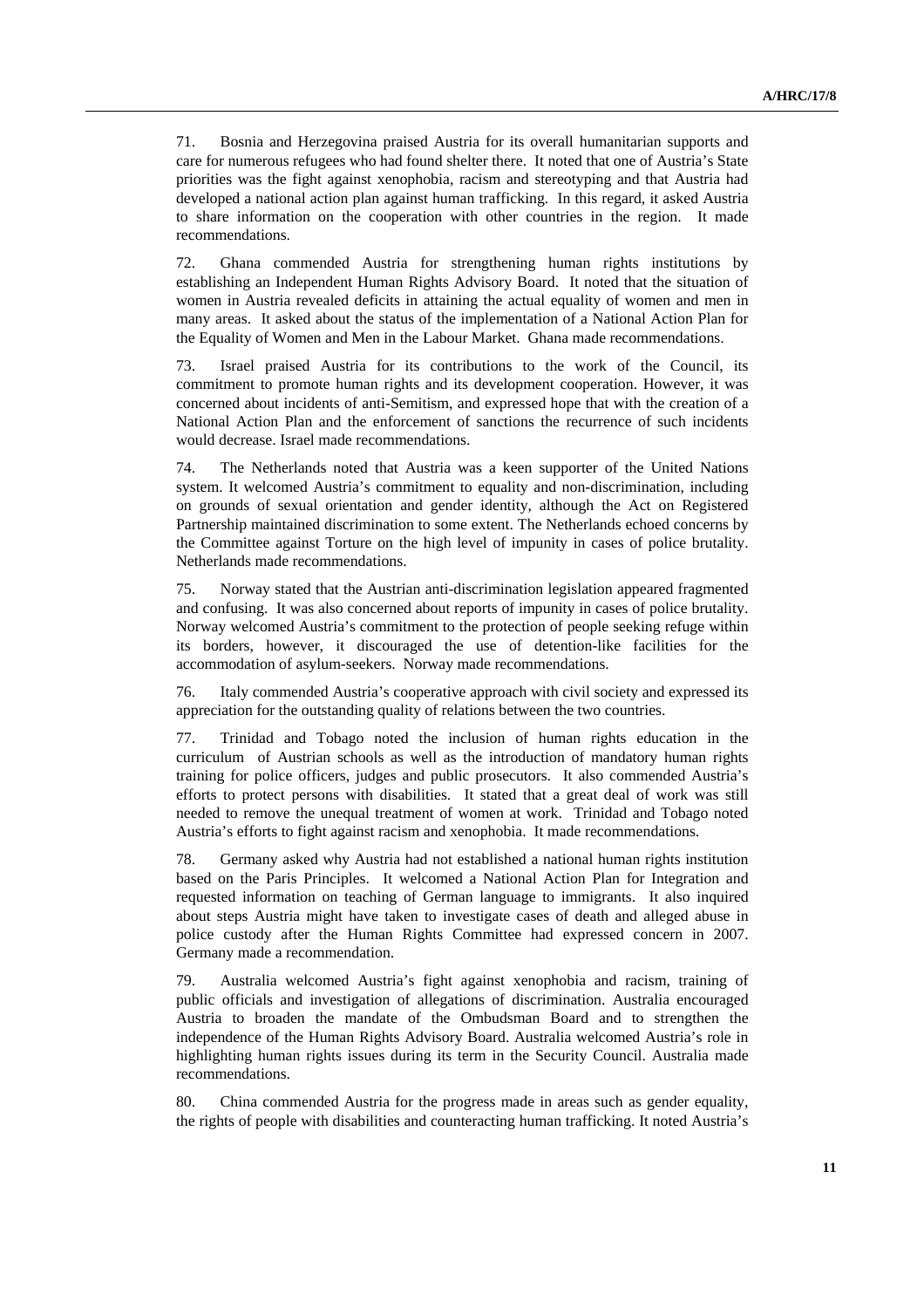efforts to protect the rights of minorities and migrants. China requested information on measures taken to protect the rights to work and health of migrants and on steps taken towards eliminating racial discrimination and ensuring equal treatment of minorities. China made a recommendation.

81. The Republic of Korea commended the placement of gender equality as one of particular concerns and welcomed the establishment of a State Secretariat for Women's Issues and the Inter-ministerial Working Group for Gender Mainstreaming. It noted Austria's efforts to fight against xenophobia, but also stated that the instances of hate speech by politicians and rejection towards non-citizens had been reported. It made recommendations.

82. Mexico referred to the well-developed framework for the promotion of human rights, which could be considered to be a good practice. Mexico praised Austria's efforts to combat discrimination and inquired about the manner in which the recommendations of the Durban Declaration and Program of Action and those of the Durban Review Conference were taken into account in this regard. Mexico made recommendations.

83. Colombia commended Austria for its commitment to the promotion of human rights. It highlighted Austria's efforts in promoting intercultural dialogue. It inquired whether Austria would consider ratifying the International Convention on the Rights of All Migrant Workers and Members of Their Families (ICRMW). Colombia encouraged Austria to continue deepening its efforts to achieve gender equality, and welcomed the National Plan to fight human trafficking. Colombia made recommendations.

84. Honduras noted with satisfaction Austria's standing invitation to special procedures and the ratification of almost all international human rights instruments. Honduras referred to the challenges faced by migrants and other persons who had been victims of racism and xenophobia. Honduras encouraged Austria to address allegations of racial profiling by law enforcement officials and to address racist and xenophobic statements. Honduras made recommendations.

85. Costa Rica highlighted Austria's commitment to human rights, exemplified by the ratification of most of the human rights instruments, the acceptance of individual and inter-State complaint procedures, and its declarations accepting inquiry procedures. Costa Rica made recommendations.

86. Ecuador congratulated Austria for the quality of the national report. It acknowledged the efforts made in implementing a national action plan for the integration of migrants. Ecuador made recommendations.

87. Uganda noted with satisfaction the commendable achievements of Austria. It inquired about the participation of persons with disabilities and their representatives in legal and policy making and asked when and how the National Action Plan that was announced in the summer of 2010 will be elaborated. Uganda made recommendations.

88. Kyrgyzstan noted the number of agencies involved in human rights issues. It praised Austria's report and its proposals for solution. Kyrgyzstan referred to the problems in achieving gender balance in education , especially for migrant girls and women. Finally, it welcomed Austria's intention to enhance training and awareness raising in the protection of Africans, Muslims, Roma, refugees, asylum-seekers and migrants from non-EU countries.

89. Portugal inquired about the steps undertaken by the Government to address the concerns of CRC and CAT with regard to the juvenile justice system and detention of persons under the age of 18. It also requested further information about the second National Action Plan against Human Trafficking that was adopted in 2009. Portugal made recommendations.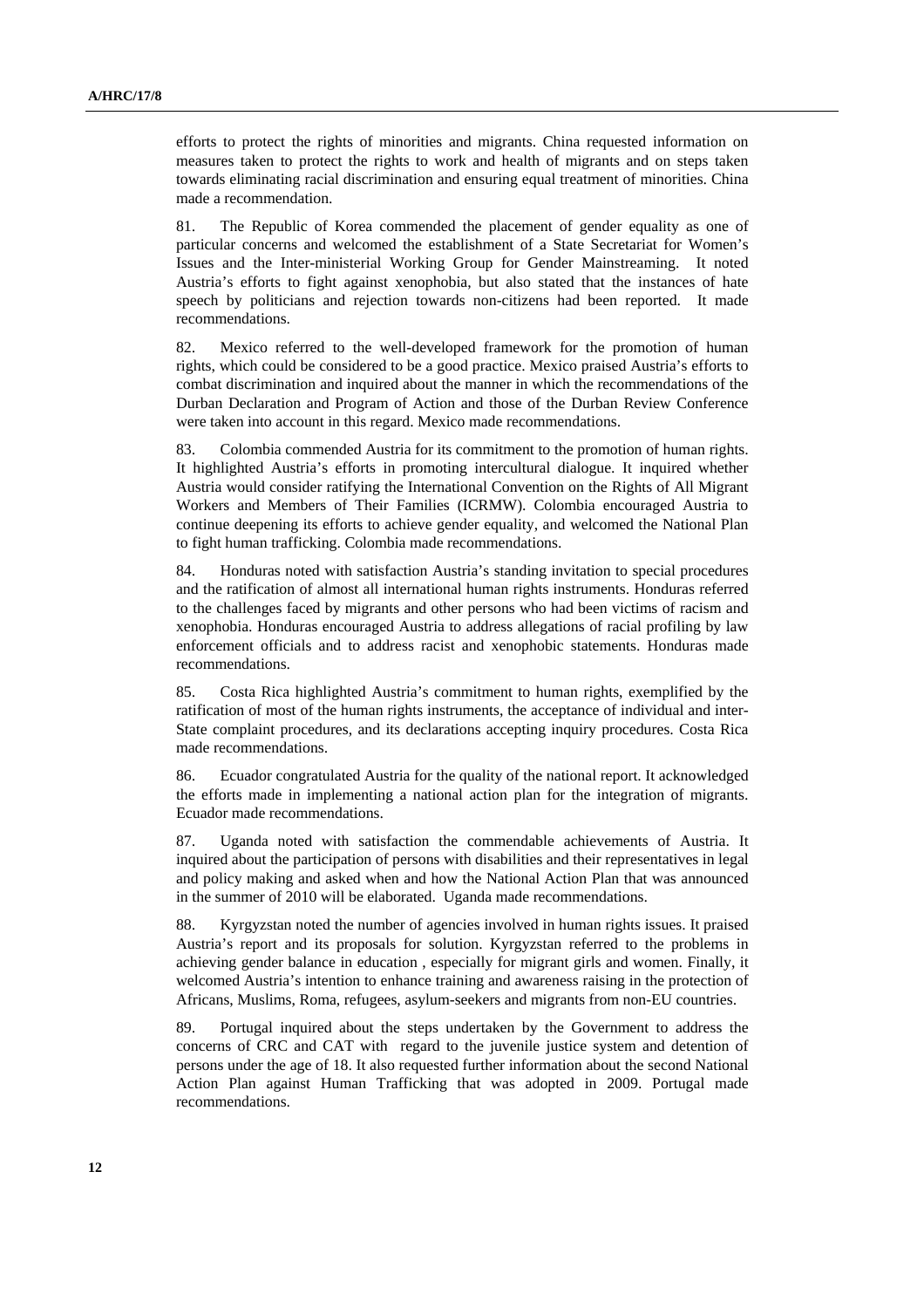90. Namibia commended Austria's efforts in promoting and protecting human rights within its borders as well as internationally. It referred to the challenges faced by Austria especially with regard to migrants and ethnic minorities. It noted the high percentage of alleged ill-treatment of foreigners by the police.

91. In its conclusion Austria pointed out that the full realization of human rights was by definition an ongoing challenge and process. Civil society, with its high expectations, had an important function. Their criticism was crucial in pushing the Government forward. A close and transparent engagement with civil society across Austria had added credibility to Austria's National Report. The Government had benefitted a lot from the preparation process of this report. It was the government's intention to continue the fruitful dialogue with civil society in the follow-up to the review. A follow-up meeting with NGO representatives had already been scheduled in February in Vienna.

### **II. Conclusions and/or recommendations**

92. **The recommendations formulated during the interactive dialogue and listed below enjoy the support of Austria:**

92.1. **Accede to the Optional Protocol to the Convention against Torture and Other Cruel, Inhuman or Degrading Treatment or Punishment (OP-CAT) and harmonize its domestic legislation with human rights treaties, and in particular, incorporate torture as a criminal offense in its domestic legislation; in accordance with its policy on "zero tolerance", harmonize in a non-restrictive manner the Convention on the Rights of the Child (CRC) (Ecuador);**

92.2. **Sign (Uganda) and ratify (Costa Rica, Netherlands, Sweden, Uganda) OP-CAT;**

92.3. **Pursue, as a matter of priority, the ratification of OP-CAT, recommended in 2010 by the Committee against Torture, and include in the national Criminal Code a definition of torture as contained in the Convention against Torture (Germany);**

92.4. **Continue implementing OP-CAT, through its national law passed to this effect (Chile);**

92.5. **Conclude the ratification process of OP-CAT and the Convention for the Protection of All Persons from Enforced Disappearances (CED), as earlier as possible (Spain);**

92.6. **Sign (Uganda) and ratify CED at the earliest (Republic of Moldova, Uganda);**

92.7. **Declare, upon ratification of the CED, its acceptance of the competence of the Committee on Enforced Disappearances as provided for in articles 31 and 32 of the Convention (France);**

92.8. **Make every effort to fulfil its voluntary pledges to include a definition of torture enshrined in CAT into the national Criminal Code (Republic of Korea);**

92.9. **Take the necessary measures to ensure that human rights standards, not only European but also international, are incorporated into Austrian law (Canada);**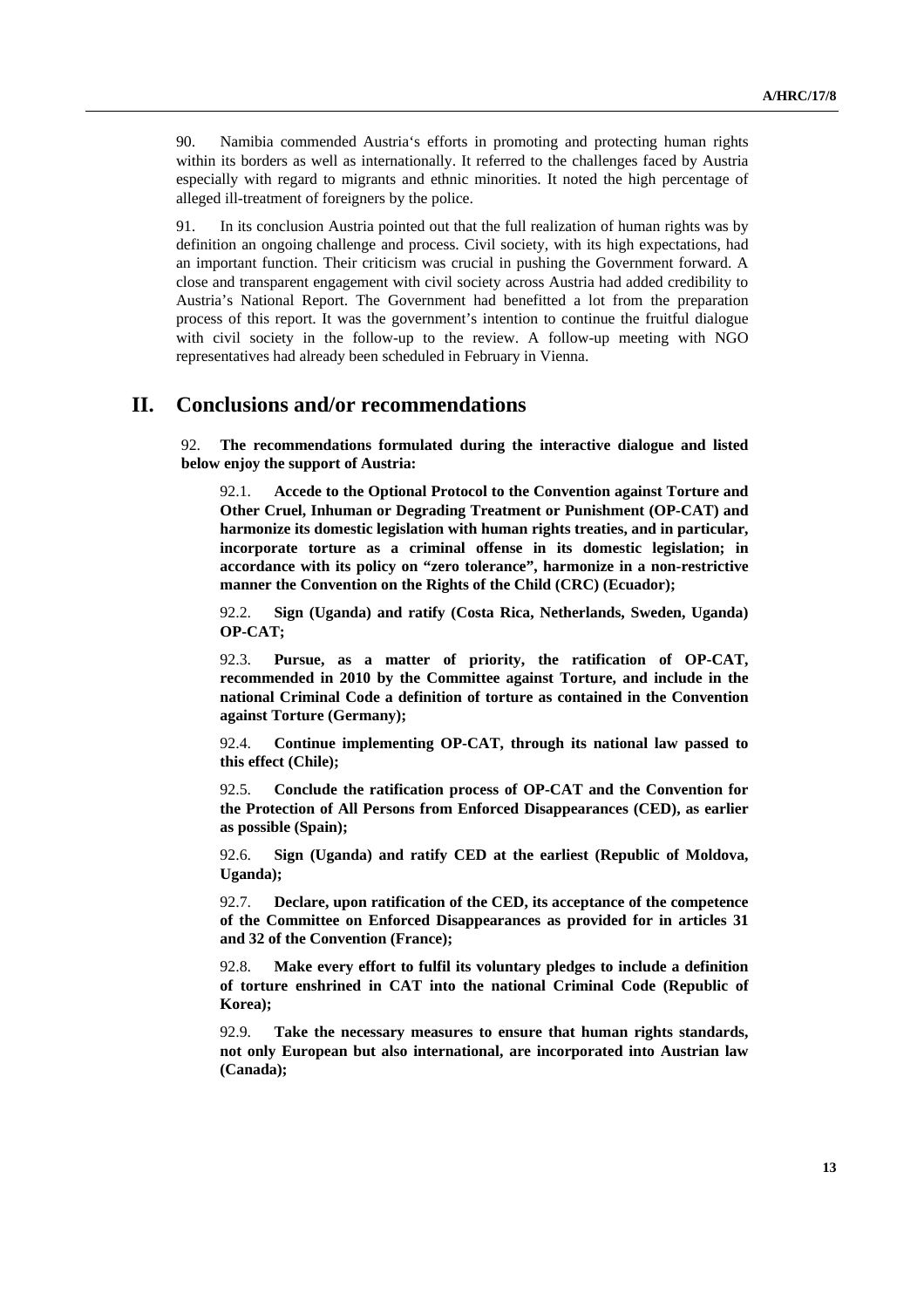92.10. **Complete at the earliest the constitutional reform to incorporate in the Federal Constitution the rights of the child in accordance with the provisions of the CRC (Republic of Moldova);**

92.11. **To ensure an effective national preventive mechanism, as requested in OP-CAT, provide in its draft law for the full independence of this institution (Switzerland);**

92.12. **Fully translate CRC into its national legislation (Slovakia)***;*

92.13. **Incorporate its international human rights obligations into domestic laws, in particular the rights of the child, (Egypt);**

92.14. **Ensure appropriate law enforcement and penal sanctions are in place to effectively address issues of non-equality and non-discrimination in the private and public sphere (Israel);**

92.15. **Take measures to ensure that national laws for the protection against domestic violence are applied at all levels in a coherent and effective manner (Switzerland);**

92.16. **Repeal section 8(2) of the Aliens Employment Act, which requires that employers, when reducing manpower or working hours of all employees, terminate, first, the contracts of foreign nationals (France);**

92.17. **Take further steps to fully implement a National Action Plan for better integration and protection of the rights of immigrant minorities (Turkey)**

92.18. **Improve its implementation of the Constitutional Court ruling regarding the use of the Slovenian language in Carinthia province (United States of America);**

92.19. **Further enhance the mandate of the Ombudsman Board in accordance with the Paris Principles (Jordan);**

92.20. **Strengthen the Austrian Ombudsman Board and expand its mandate at the earliest to ensure full compliance with the Paris Principles (India);**

92.21. **Identify opportunities to enhance the effectiveness and independence of national human rights bodies (Australia);**

92.22. **Ensure that all public power is exercised with respect for the equal worth of all, and the liberty and dignity of all persons (Sweden);**

92.23. **Unequivocally condemn all incitement to violence or hatred and ensure that provisions for addressing agitation against a national or ethnic group are clearly stipulated under Austrian law (Sweden);**

92.24. **Continue to take measures against all forms of discrimination (Burkina Faso);**

92.25. **In accordance with the recommendations of the Committee on the Elimination of Racial Discrimination, carry out public awareness-raising campaigns to fight discrimination and hate speech - these kind of policies could be complemented by adopting and implementing legislative measures; promote an inclusive educational system which does not leave behind migrant children or children with special needs (Costa Rica);**

92.26. **Continue promoting initiatives which contribute to foster inter-cultural understanding, which is a central element to prevent all forms of discrimination, xenophobia and intolerance (Colombia);**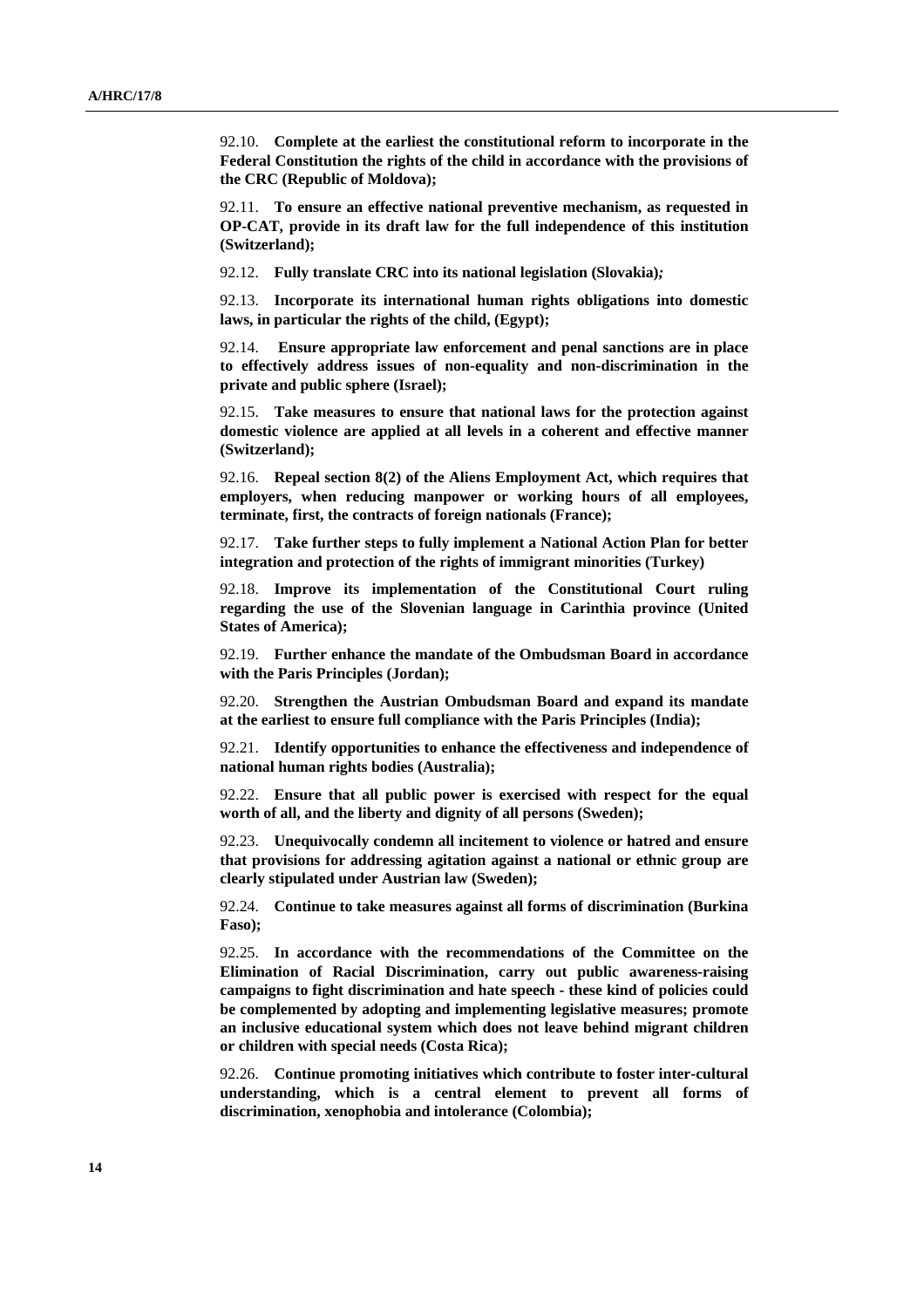92.27. **Continue making progress in the implementation of the National Action Plan for gender equality in the labour market (Colombia);**

92.28. **Consider adopting an action plan to combat racism and xenophobia (Republic of Korea);**

92.29. **Pursue its efforts to ensure that victims of ill-treatment and racist behaviour by law enforcement officials receive compensation and that the perpetrators are sanctioned (France);**

92.30. **Take further steps to follow the recommendation of CERD in "taking resolute action to counter any tendency, especially from politicians, to target, stigmatize, stereotype or profile people on the basis of race, colour, descent and national or ethnic origin, or to use racist propaganda in politics." (Turkey);**

92.31. **Disseminate information on available domestic, inter alia, legal remedies against acts of racial discrimination, as well as facilitate the access of victims to such remedies (Egypt);**

92.32. **Set up the independent body in order to investigate alleged abuses of power by law enforcement officials (Czech Republic);**

92.33. **Enhance provision of human rights education and training at appropriate levels of the education system and relevant public officials (Philippines);**

92.34. **Expedite action to allow for the full realization and protection of all children in Austria (Ghana);**

92.35. **Continue measures for adoption of the "National Action Plan for Persons with Disabilities" (Azerbaijan);**

92.36. **Continue its UPR consultation process in cooperation with civil society organizations following the adoption of the UPR reports (Norway);** 

92.37. **Facilitate the active involvement of civil society stakeholders, including human rights non-governmental organizations in the follow-up to this review (Portugal);**

92.38. **Take advantage of the substantial expertise that civil society organizations represent, and consult regularly with them on human rights related policy documents (Norway);**

92.39. **Ensure its immigration system's compliance with international human rights standards (Slovakia);**

92.40. **Pursue adoption and implementation of efficient policies to promote economic and social participation of migrants (Slovakia);**

92.41. **Renew its efforts to ensure follow-up to and the systematic implementation of the recommendations of the treaty bodies and of the Austrian Constitutional Court (Canada)**

92.42. **Follow-up the recommendations of the Committee on the Elimination of Discrimination against Women to resolve the issue of inequality between women and men, particularly in the area of employment, and to intensify its efforts to eliminate violence against women (Mexico);**

92.43. **Improve gender representation at all levels of society (Bosnia and Herzegovina);**

92.44. **Intensify measures to tackle racism and xenophobia (Australia);**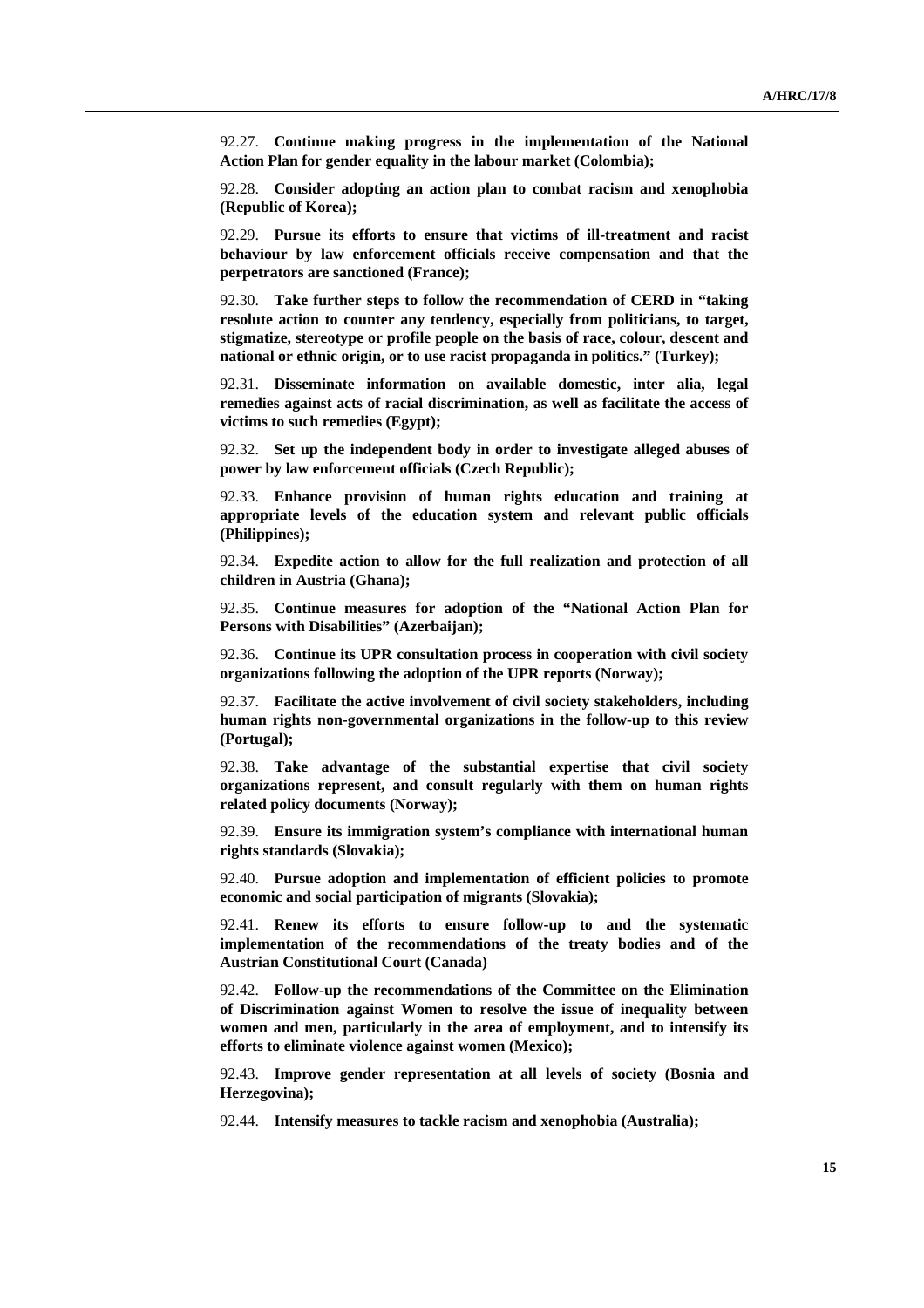92.45. **Take adequate measures to combat racial discrimination in order to combat all forms of such discrimination (Uzbekistan);**

92.46. **Redouble its efforts to overcome the hurdles of racial discrimination and intolerance (Trinidad and Tobago);**

92.47. **Systematically condemn all manifestations of racism and xenophobia in political discourse and adopt effective measures to fight against this phenomenon (Algeria);**

92.48. **In line with the CERD recommendations, take resolute action to counter any tendency, especially from politicians, to target, stigmatize, stereotype or profile people on the basis of race, colour, descent and national or ethnic origin, or to use racist propaganda in politics (Pakistan);**

92.49. **Take targeted measures to fight the use by political parties or their representatives of statements inciting racial hatred and xenophobia (Russian Federation);**

92.50. **Take effective legal measures to prevent and combat all forms and manifestations of Islamophobia by political parties and media; ensure that all allegations of racist misconduct by law enforcement officials are effectively investigated and appropriately punished (Islamic Republic of Iran);**

92.51. **Work to combat the danger of Islamophobia in society and political discourse and establish a comprehensive system for recording and monitoring racist crimes committed in Austria (United Kingdom);**

92.52. **Strengthen its policies and programmes aimed at combating discrimination, xenophobia, racism and intolerance (Canada);**

92.53. **Continue its work to combat societal discrimination and xenophobia (United States of America);**

92.54. **Take necessary steps to combat manifestation of neo-Nazi, right-wing extremist and xenophobic incidents directed against members of minority groups (Czech Republic);**

92.55. **Ensure the full respect of the rights of migrants and minorities such as the Roma, including by strengthening the measures against acts of racial discrimination, xenophobia and intolerance (Cuba);**

92.56. **Noting with concern that the crime of torture does not exist in its national legislation, define this crime and ensure that victims receive economic and legal compensation according to international standards (Spain);** 

92.57. **Uphold the total prohibition against torture and reform its laws in accordance with its international obligations under the Convention against Torture and Other Cruel, Inhuman or Degrading Treatment or Punishment (Sweden);**

92.58. **Ensure prompt, thorough and impartial investigations into allegations of torture and ill-treatment (Netherlands);**

92.59. **Take all the necessary measures to ensure prompt, thorough and impartial investigations into allegations of torture and ill-treatment (Uzbekistan);**

92.60. **Take prompt action against the use of excessive force by the police (Sweden);**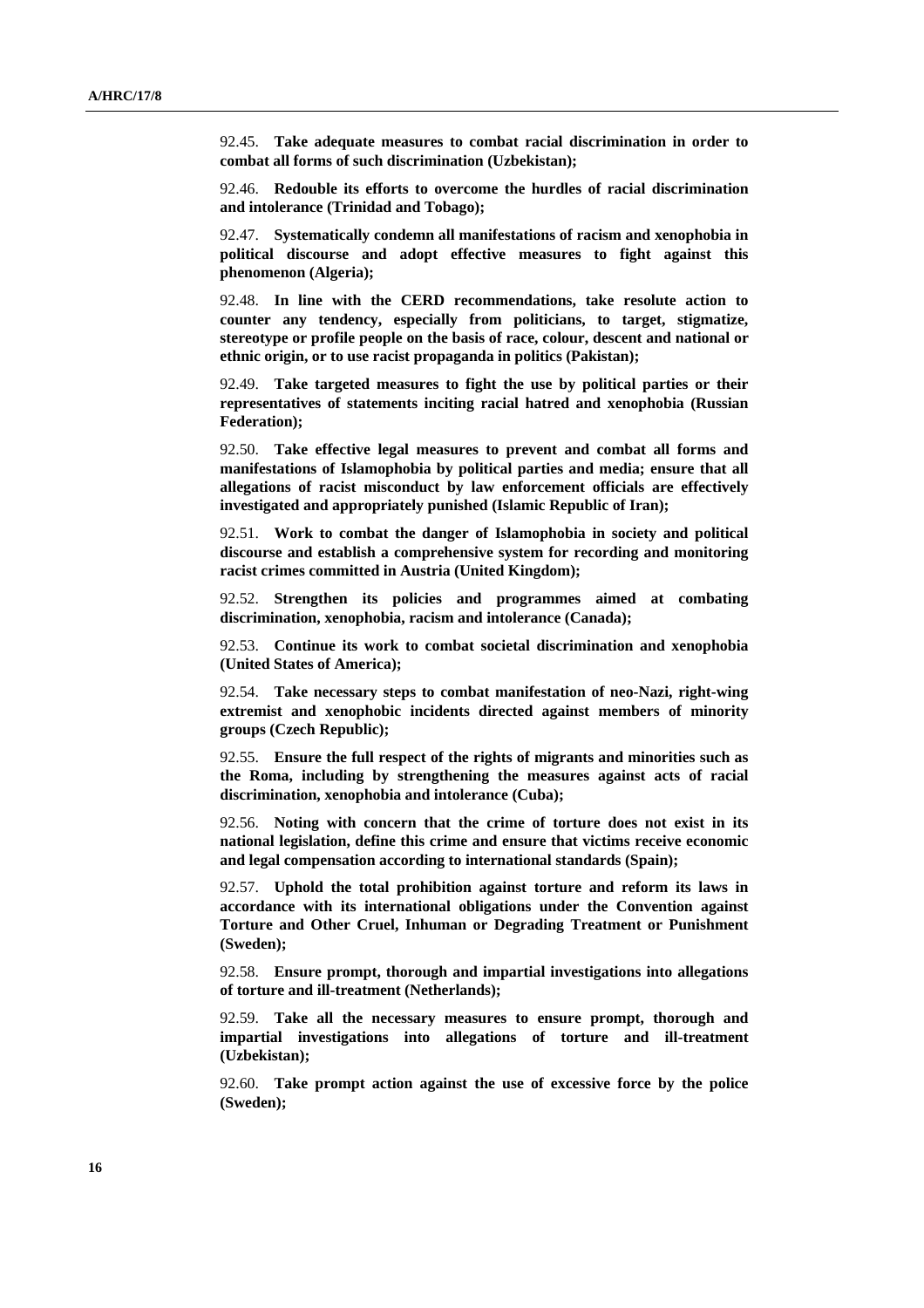92.61. **Urgently conduct thorough and impartial investigation into all allegations of excessive force and abuse by law enforcement officials and bring to justice anyone suspected of having committed excessive use of force, torture or other human rights violations (Sweden);** 

92.62. **Establish an independent mechanism for investigating allegations of torture and ill-treatment by law-enforcement officials, and ensure justice and reparation to victims of such human rights violations (Norway);**

92.63. **Continue to pursue its commendable efforts in handling complaints regarding alleged acts of ill-treatment committed by law-enforcement authorities (Botswana);**

92.64. **Further address the issue of treatment by law enforcement personnel towards criminal suspects, detainees and prisoners, in line with relevant human rights standards (Indonesia);**

92.65. **Consider alternatives to pre-deportation detention (Brazil);**

92.66. **Speed up the development of the "open-doors-regime" project to accommodate persons awaiting deportation (Norway);**

92.67. **Provide special protection and assistance to unaccompanied children (Brazil);**

92.68. **Take appropriate measures to prevent investigations, arbitrary detentions, searches and interrogations by judicial authorities or police agents on the basis of physical appearance, skin colour or ethnic or national origin; impose severe sentences on authorities which get involved in these abuses and ill-treatment (Ecuador);**

92.69. **Investigate, prosecute and redress cases of racially motivated illtreatment and discrimination, including hate speech and incitement to hatred (Egypt);**

92.70. **Make further efforts to improve conditions in penitentiary institutions (Bosnia and Herzegovina);**

92.71. **Step up efforts aimed at establishing efficient protection measures to prevent, combat and punish perpetrators of violence against women and children, including domestic violence and sexual abuse (Malaysia);**

92.72. **Strengthen its efforts to ensure that effective protection measures are promptly in place in order to prevent, combat and sanction acts of violence against women and children, notably domestic violence and sexual violence (Canad**a)

92.73. **Further strengthen the measures to combat human trafficking (Azerbaijan);**

92.74. **Continue to share at the international level its national practices of its Second National Action Plan against Human Trafficking (Portugal);**

92.75. **Take effective measures to prevent sex tourism, and combat the sale and trafficking and sexual exploitation of children (Egypt);**

92.76. **Take necessary measures to ensure that all persons detained by the police are fully informed of their fundamental rights from the very outset of their deprivation of liberty (Czech Republic);**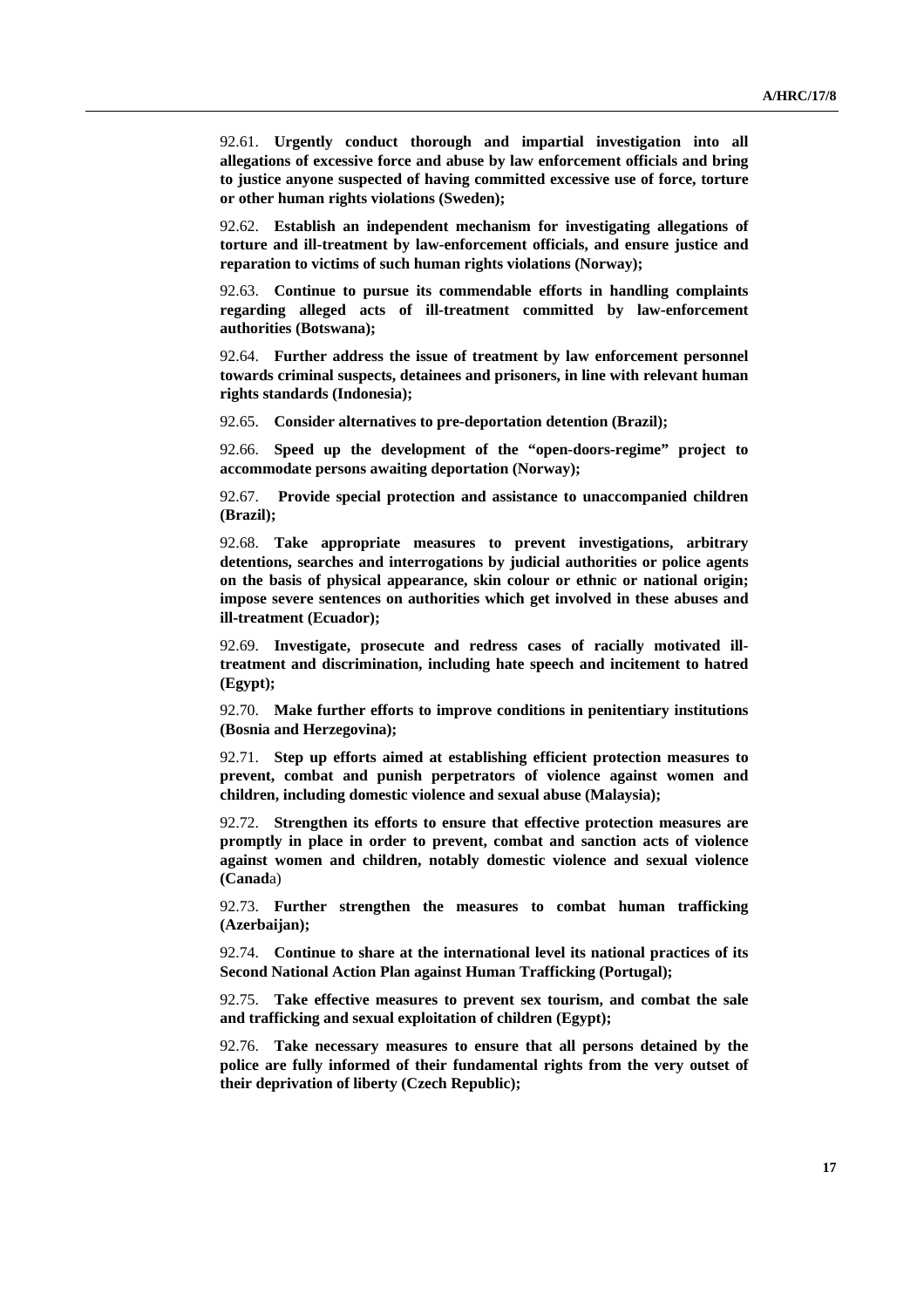92.77. **Ensure the proper functioning of the juvenile justice system in compliance with international standards and to guarantee that minors are always heard in the presence of a legal representative (Islamic Republic of Iran);**

92.78. **Ensure that all allegations of serious human rights violations by law enforcement officials are investigated in full and dealt with appropriately (United Kingdom);**

92.79. **Continue moving forward in the empowerment of women, and in particular ensure that the salary gap between men and women is overcome (Cuba);**

92.80. **Proceed with the preparation and implementation of the National Action Plan for the Equality of Women and Men in the Labor Market (Trinidad and Tobago);**

92.81. **Take all the necessary measures to ensure de jure and de facto gender equality, with special attention to narrowing gaps in the participation in the public sphere and labour market (Republic of Korea);**

92.82. **Continue to provide well-coordinated financial and other appropriate assistance to sections of its society, such as single-parent families, large families and families of foreign origin (Malaysia);**

92.83. **Continue the implementation of measures to improve the access to health services by all children (Chile)**

92.84. **Incorporate human rights education and training as a cross-cutting subject at all levels of the formal educational system, in particular at primary and secondary education (Costa Rica);**

92.85. **Consider appropriate education system reforms to ensure its more inclusive social accessibility (Slovakia);**

92.86. **Investigate complaints of all ill-treatment by ethnic minorities, including Africans and Roma, and hold perpetrators responsible (Namibia).**

92.87. **Along with the ILO recommendation, continue providing information about the situation of Roma minority; adopt effective measures to integrate Roma minority into the economic, social and cultural life of the country (Ecuador);**

92.88. **Consider implementing, as appropriate, the recommendations of human rights treaty bodies and special procedures with respect to asylumseekers and irregular immigrants, especially children (Jordan);**

92.89. **Further fight discrimination of persons with an immigrant background (Bosnia and Herzegovina);**

92.90. **Ensure full enjoyment of human rights and fundamental freedoms by immigrants within the immigration procedure, including their rights for adequate remedies in case of an excess of power by immigration authorities (Czech Republic);**

92.91. **Fully respect the economic and social rights of migrant workers and their families and ensure their inclusion in the society (Bangladesh);**

92.92. **Implement the constitutional court ruling on a "right of abode" and prevent deportation of migrant children separating them from their families (Bangladesh);**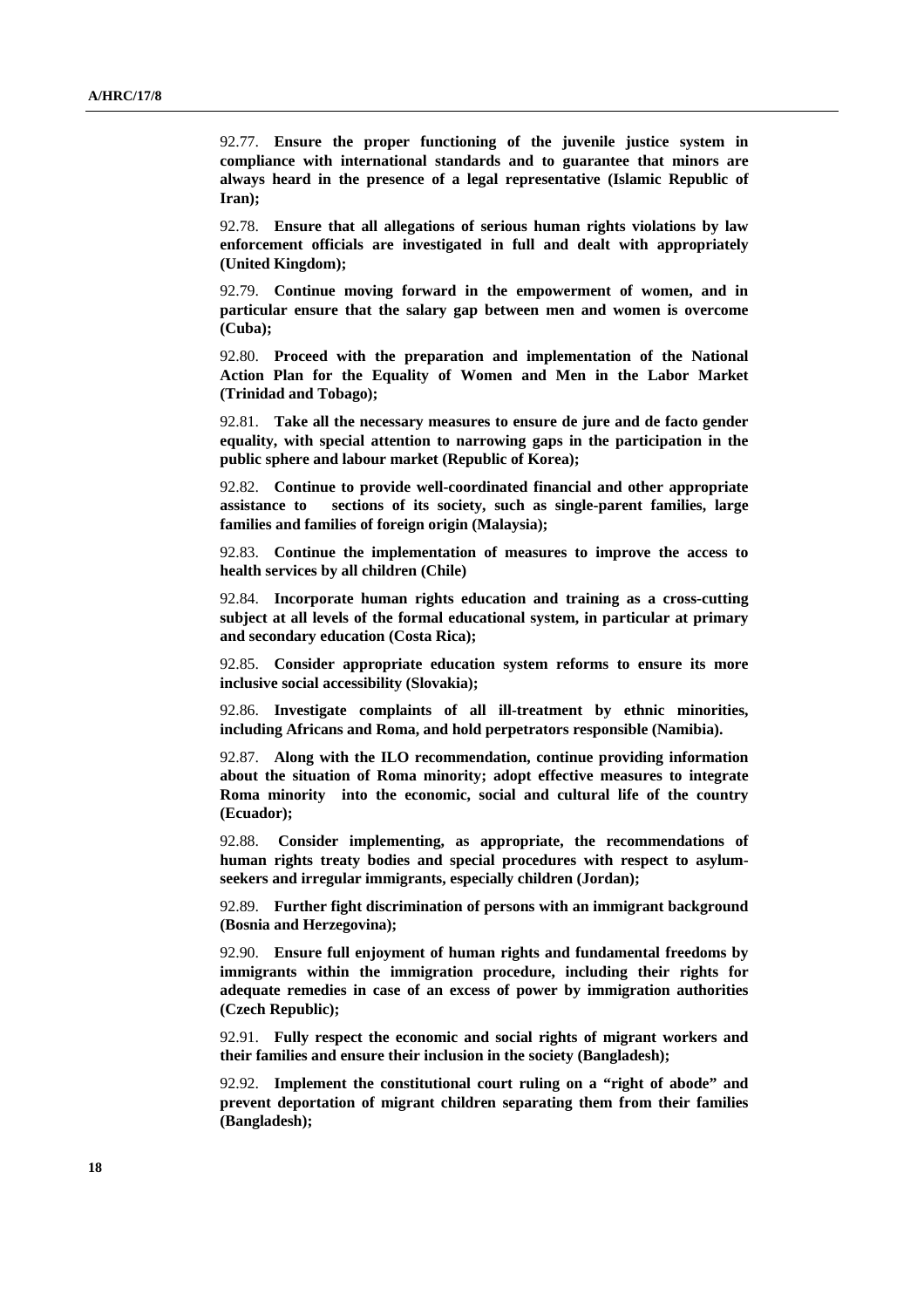92.93. **Take further resolute action to deal with the problems of reported instances of hate speech by politicians, targeting migrants, asylum-seekers, refugees, and persons of African origin in a comprehensive manner (Indonesia);**

92.94. **Provide for an unhindered access of asylum-seekers to justice (Slovakia);**

92.95. **Strengthen cooperation with civil society on promoting nondiscrimination and protecting the rights of migrants, refugees and asylumseekers (Philippines);**

92.96. **Take immediate steps to implement all decisions of the Constitutional Court concerning bilingual topography and Slovenian as an official language in the province of Carinthia (Slovenia)**;

92.97. **Ensure full implementation of the rights of minorities on its territory in accordance with the provisions of the Treaty of Saint-Germain and Austrian State Treaty (Slovenia).**

93. **The following recommendations will be examined by Austria which will provide responses in due time, but no later than the seventeenth session of the Human Rights Council in June 2011:**

93.1. **Accede to the Optional Protocol to the International Covenant on Economic, Social and Cultural Rights (Ecuador);** 

93.2. **Sign and ratify the Optional Protocol to International Covenant on Economic, Social and Cultural Rights (Portugal, Spain, Uganda); allowing for individual complaints of alleged violations of these rights to be heard by the Committee on Economic, Social and Cultural Rights (Portugal);**

93.3. **Consider lifting reservations on a number of articles of the International Covenant on Civil and Political Rights (ICCPR), the International Convention on the Elimination of All Forms of Racial Discrimination (ICERD), the Convention on the Elimination of All Forms of Discrimination against Women (CEDAW) and the Convention against Torture (CAT) (Indonesia);**

93.4. **Consider withdrawing reservations with respect to article 4 of ICERD, articles 9, 10, 12 , 14, 19, 21, 22 and 26 of ICCPR, ICCPR-OP 1, CEDAW, CAT and CRC (Uganda);**

93.5. **Envisage withdrawing its reservations to ICERD (Burkina Faso);**

93.6 **For a better integration and protection of the rights of immigrant minorities, follow ILO recommendations (Turkey)1**

93.7. **Speed up the process of incorporation of fundamental social rights to the Constitution (Azerbaijan);**

93.8. **Concretize in the domestic legal order, the process of harmonization of the protection against all grounds of discrimination (Honduras);**

 $1$  The recommendation made during the interactive dialogue reads as follows: "Take further steps to fully implement a National Action Plan for better integration and protection of the rights of immigrant minorities and in this connection sign and ratify the International Convention on the Protection of the Rights of All Migrant Workers and follow ILO recommendations (Turkey)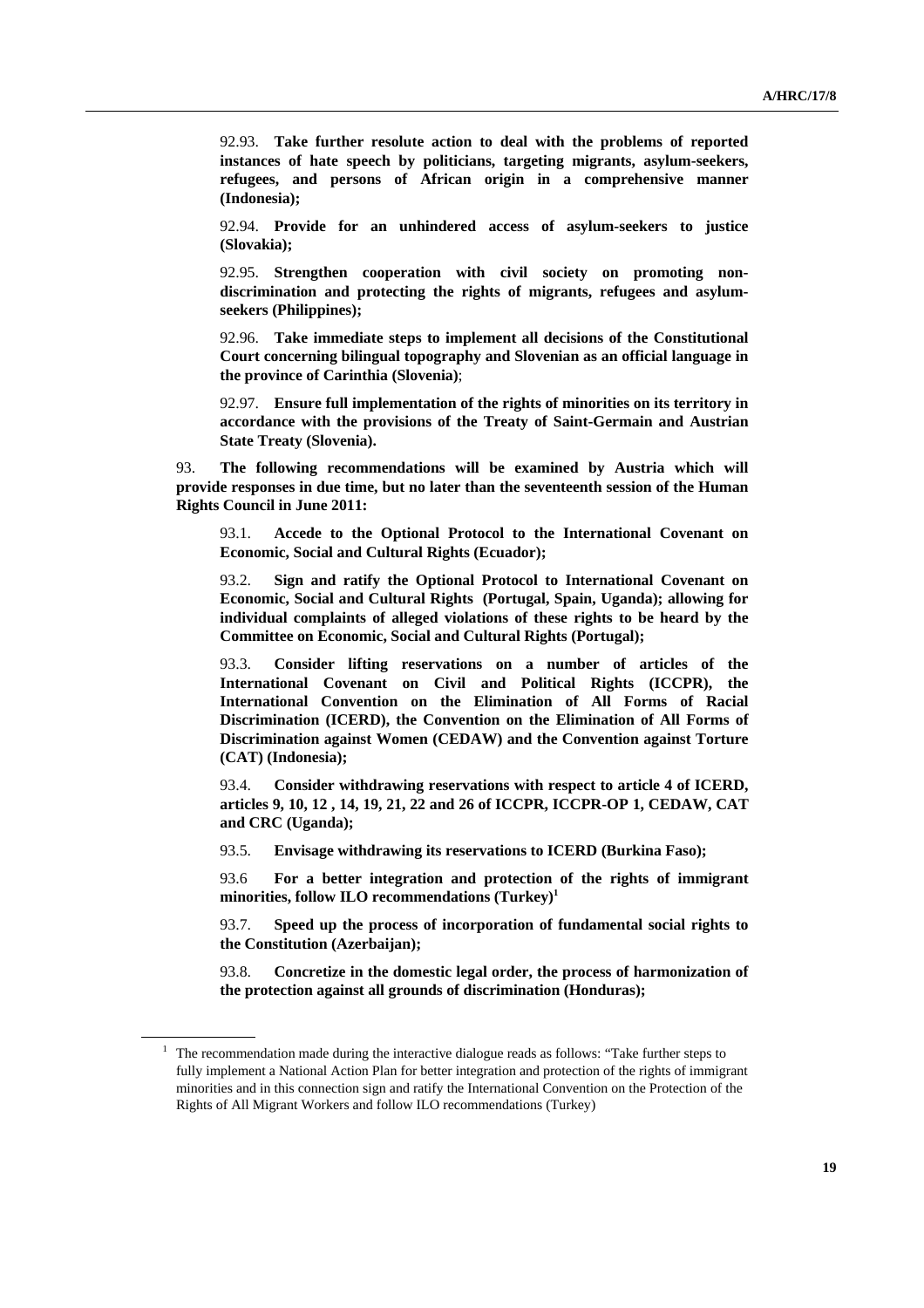93.9. **Draft or amend national legislation to prevent incitement to hatred and attacks against all minority groups (Israel);**

93.10. **Review the effectiveness of its current legal framework on nondiscrimination with a view to initiating a harmonization process, as recommended by the Committee on the Elimination of Racial Discrimination (Israel);** 

93.11. **Review and update its anti-hate speech legislation to provide equal protection to all religious minorities (Egypt);**

93.12. **Withdraw its reservation to articles 13, 15, 17 and 18 of CRC (Slovakia);**

93.13. **Incorporate its international human rights obligations into domestic laws, in particular with regard to economic, social and cultural rights (Egypt);**

93.14 **Establish a national human rights institution, in accordance with Paris Principles (Costa Rica);**

93.15. **Explore the possibility of consolidating existing Ombudsmen institutions and mechanisms into a single National Human Rights Institution in accordance with the Paris Principles and seek A-status accreditation by the ICC for NHRIs (Malaysia);**

93.16. **Bring its national human rights institution in line with the Paris Principles (Spain);** 

93.17. **Consider establishing an independent national human rights institution in conformity with the Paris Principles (Philippines);**

93.18. **Strengthen and broaden the mandate of the Austrian Ombudsman Board in order to include the protection and promotion of all human rights, in line with the Paris Principles (Canada);**

93.19. **Increase human and financial resources of the Office of the Ombudsperson for Equal Treatment (Honduras);**

93.20. **Start developing a National Action Plan on Human Rights as well as a National Action Plan against Racism, Racial Discrimination, Xenophobia and other related intolerances (Namibia);**

93.21. **Establish a national programme on human rights that fully brings in the rights provided for in the international instruments to which Austria is a State party (Mexico);**

93.22. **As a mechanism to avoid the rise of intolerance, discrimination or xenophobia, adopt effective measures to fight and punish every form of intolerance, discrimination, xenophobia, and racism against persons of certain descent, specially refugees, asylum-seekers, and migrants, regardless of their status (Ecuador);** 

93.23. **Continue to pursue its efforts to achieve the integration of immigrants and their participation in political and cultural and economic life through the National Action Plan for Integration which was adopted in 19 January 2010 (Palestine);**

93.24. **Take practical measures to collect and publish statistics on racist incidents, and based on data collection (Republic of Korea);**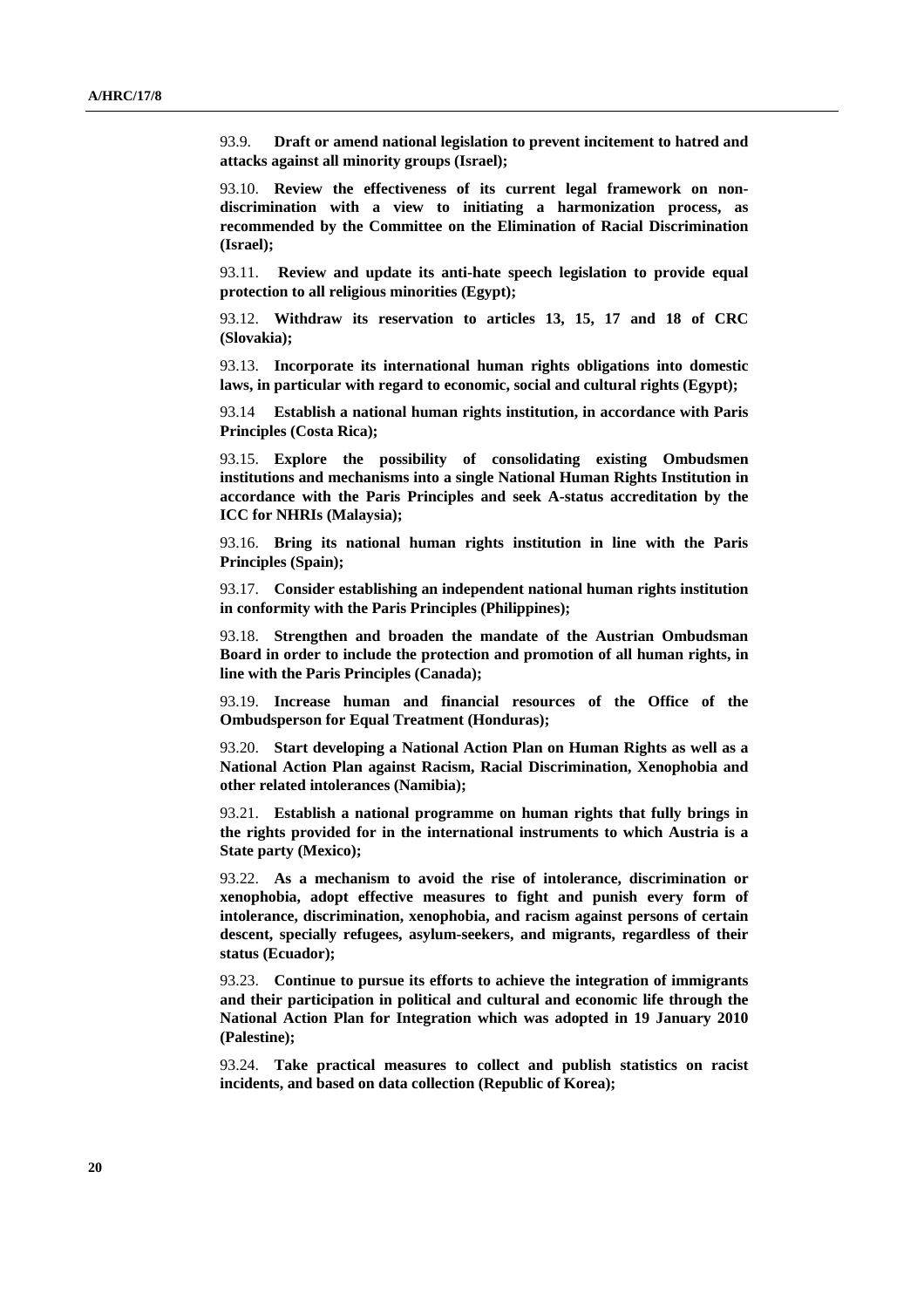93.25. **Take further steps to follow the recommendations of the Committee on the Elimination of Racial Discrimination in "reviewing its legislation on racial discrimination to ensure adequate protection of discrimination" (Turkey);**

93.26. **Take further steps to strengthen social, economic and educational support provided to school children from immigrant minorities (Turkey);**

93.27. **Take further steps to increase awareness-raising campaigns and enhance education of the principles of non-discrimination and tolerance in school curriculums, including teaching of mother tongue for immigrant minorities (Turkey);**

93.28. **Ensure that victims of human trafficking are never detained and that their rights relating to medical follow-up, residence and work permit are respected (Switzerland);**

93.29. **Create a comprehensive system for the collection of data that would allow assessing the situation of vulnerable groups and minorities (Russian Federation);**

93.30. **Establish a comprehensive data collection system to better assess the level of discrimination that exists against different minority groups in Austria (Israel);**

93.31. **Collect and generate disaggregated data on manifestations of racism and discrimination with a view to evaluating the situation regarding minority, racial, and ethnic groups in Austria (Brazil);**

93.32. **Include a sexual orientation and gender identity perspective with regard to measures against incitement to hatred (Spain);**

93.33. **Bring ODA up to the internationally committed 0.7 per cent of GNI especially to support developing countries in the areas of poverty reduction, gender equality, children, persons with disabilities and climate challenges (Bangladesh);**

93.34. **Withdraw reservations to United Nations treaties and ensure that all international treaties are fully transformed into national law (Netherlands);**

93.35. **Harmonize all anti-discrimination laws to ensure equal protection on all grounds of discrimination (United Kingdom);**

93.36. **Revise and harmonize anti-discrimination laws to ensure equal protection on all grounds of discrimination (Islamic Republic of Iran);**

93.37. **Review the effectiveness of its current legal framework on nondiscrimination with a view to initiating a harmonization process, by including the participation of civil society in this process, as well as simplifying the procedures to ensure that the complaints against racial discrimination are being processed effectively (Uzbekistan);**

93.38. **Move forward with the proposal to amend the Equal Treatment Act to harmonise existing legislation, especially when it comes to providing equal protection on all discrimination grounds (Norway);**

93.39. **Take effective measures to efficiently implement the 55 concrete measures identified by the Government towards the elimination of obstacles for women in accessing the labour market (Algeria);**

93.40. **Elaborate a National Plan of Action against racism and xenophobia (Russian Federation);**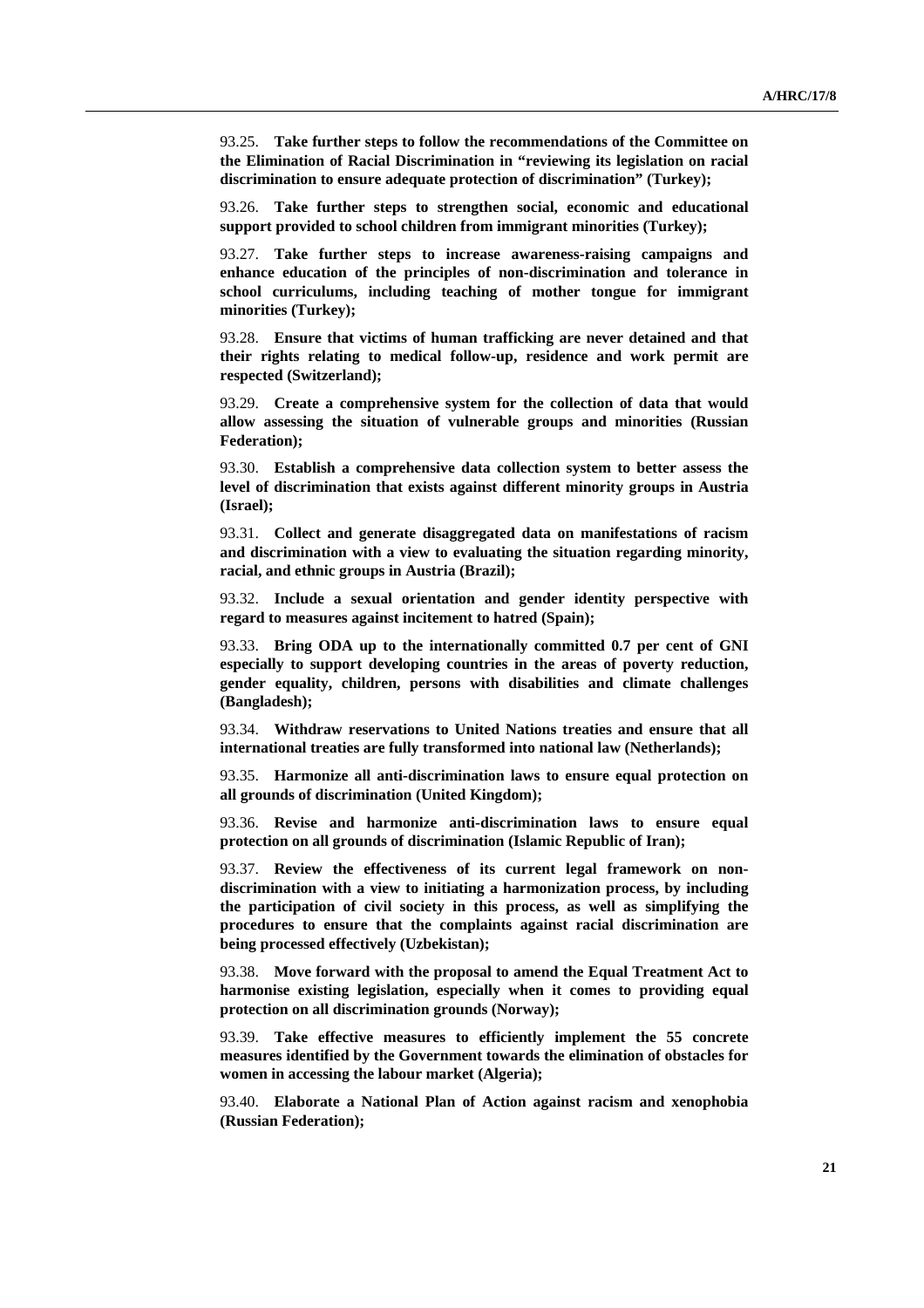93.41. **Adopt a National Action Plan on combating racism and xenophobia, in close consultation with civil society (Islamic Republic of Iran);**

93.42. **Adopt a national plan against racism, racial discrimination, xenophobia and intolerance that includes aspects such as education and training in human rights for all levels of public administration and a system of data collection for overseeing and controlling xenophobic and racist acts; carry out a comprehensive analysis on the effectiveness of legislative measures which seek to prohibit and punish using xenophobic messages or the incite to racial discrimination by political parties; and establish a simplified and flexible mechanism to process and deal with claims based on possible acts of discriminatory treatment by security forces and bodies (Spain);**

93.43. **Adopt legislative measures that would prohibit public funding of parties that engage in propaganda of racism and xenophobia (Russian Federation);**

93.44. **Ensure equal protection against all forms of discrimination, including on the basis of age, religion, sexual orientation and gender identity (Canada);**

93.45. **Prepare a study on the scale of direct and indirect racial discrimination in the criminal justice system, especially as far as preliminary detention and imprisonment are concerned (Russian Federation);**

93.46. **Ensure that no children are held in detention (Brazil);**

93.47. **Raise the age for all enrolments into armed forces to the age of at least 18 years in line with the CRC recommendation (Ghana, Slovakia);**

93.48. **Develop a fully fledged legal aid system in the context of policy custody, to ensure that persons who are not in a position to pay for a lawyer can effectively benefit, if they so wish, from the assistance of a lawyer throughout their police custody (Czech Republic);**

93.49. **Treat equally same-sex relationships with opposite-sex relationships, including the right to equal consideration for adoption and access to reproductive medicine (Netherlands);**

93.50. **Adopt measures to guarantee Roma children the right to education in their own language and in a relevant way with their own culture (Ecuador);**

93.51. **Provide asylum seekers and persons awaiting deportation with free legal counsel and provide necessary funding and access to institutions that can provide such counsel (Norway);**

93.52. **Prohibit the practice of asylum-seekers – non-crime offendersdetention in police custody by paying special care to minors and victims of human trafficking (Slovakia);**

93.53. **Increase financial support for the Slovenian minority in the provinces of Carinthia and in Styria to the 1995 level in real terms (Slovenia);**

93.54. **Provide financial support to the Slovenian-language music school in the province of Carinthia on the basis of the same criteria as applied to the German-language music school (Slovenia).**

94. **The recommendations below did not enjoy the support of Austria :**

94.1. **Accede to the International Convention for the Protection of the Rights of All Migrant Workers and Members of Their Families (ICMW), (Ecuador, Guatemala), as an essential step in the protection of human rights (Guatemala)**;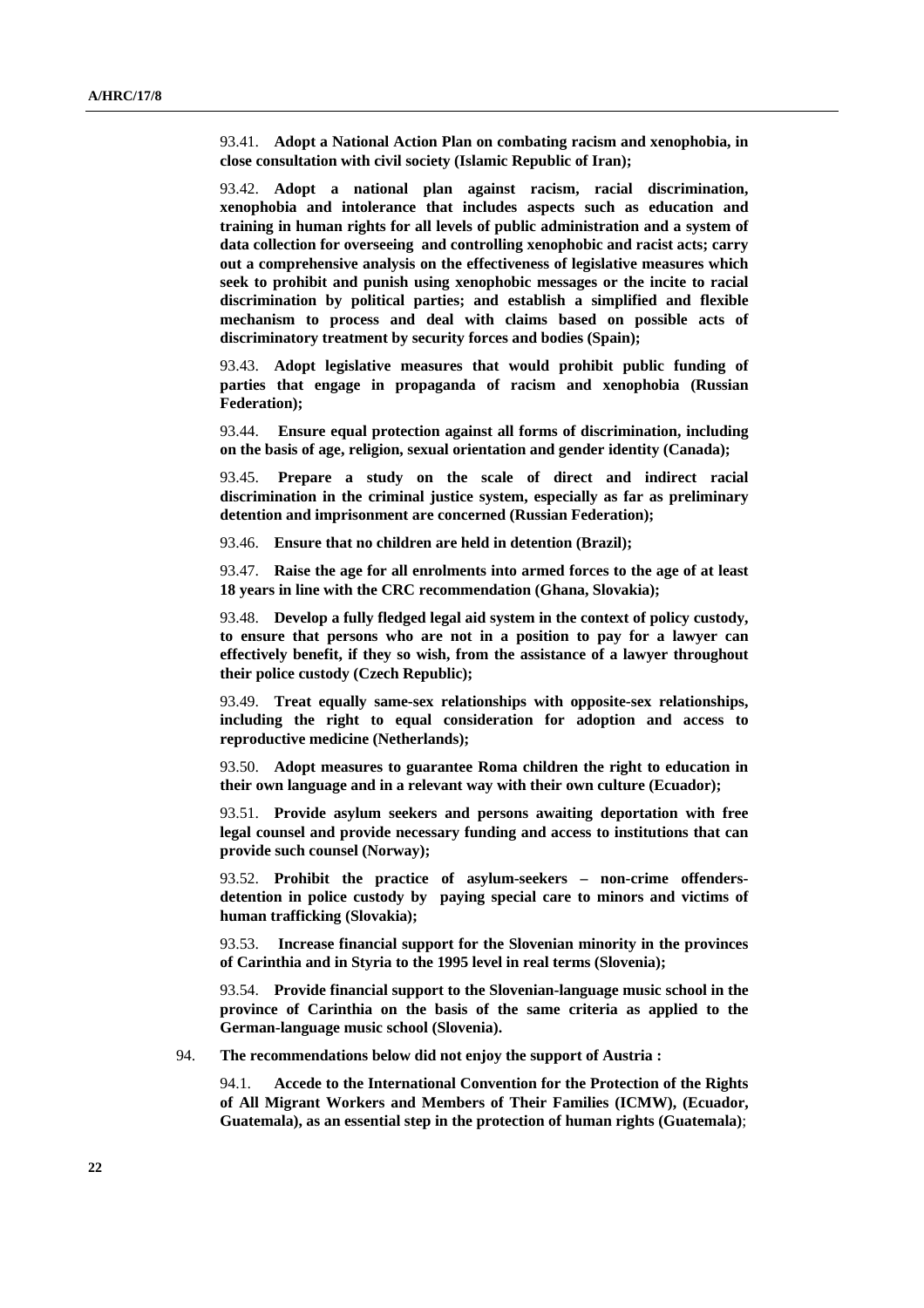94.2. **Sign and ratify ICMW (Turkey, Uganda);**

94.3. **Ratify ICMW (Honduras);**

94.4. **Ratify ICMW as early as possible (China);**

94.5. **Take progressive measures to consider accession to ICMW (Philippines);**

94.6. **Become party to ICMW (Pakistan);**

94.7. **Adhere to the principles of ICMW in view of its possible ratification (Mexico);**

94.8. **Reconsider its position relating to the ratification of ICMW in line with Recommendation 1737 of 17 March 2006 of the Parliamentary Assembly of the Council of Europe (Algeria);**

94.9. **Consider acceding to ICMW (Azerbaijan);**

94.10. **Amend the legal status of same-sex partnerships to enable the right to adopt and have children (United Kingdom);**

95. **All conclusions and/or recommendations contained in the present report reflect the position of the submitting State(s) and/or the State under review. They should not be construed as endorsed by the Working Group as a whole.**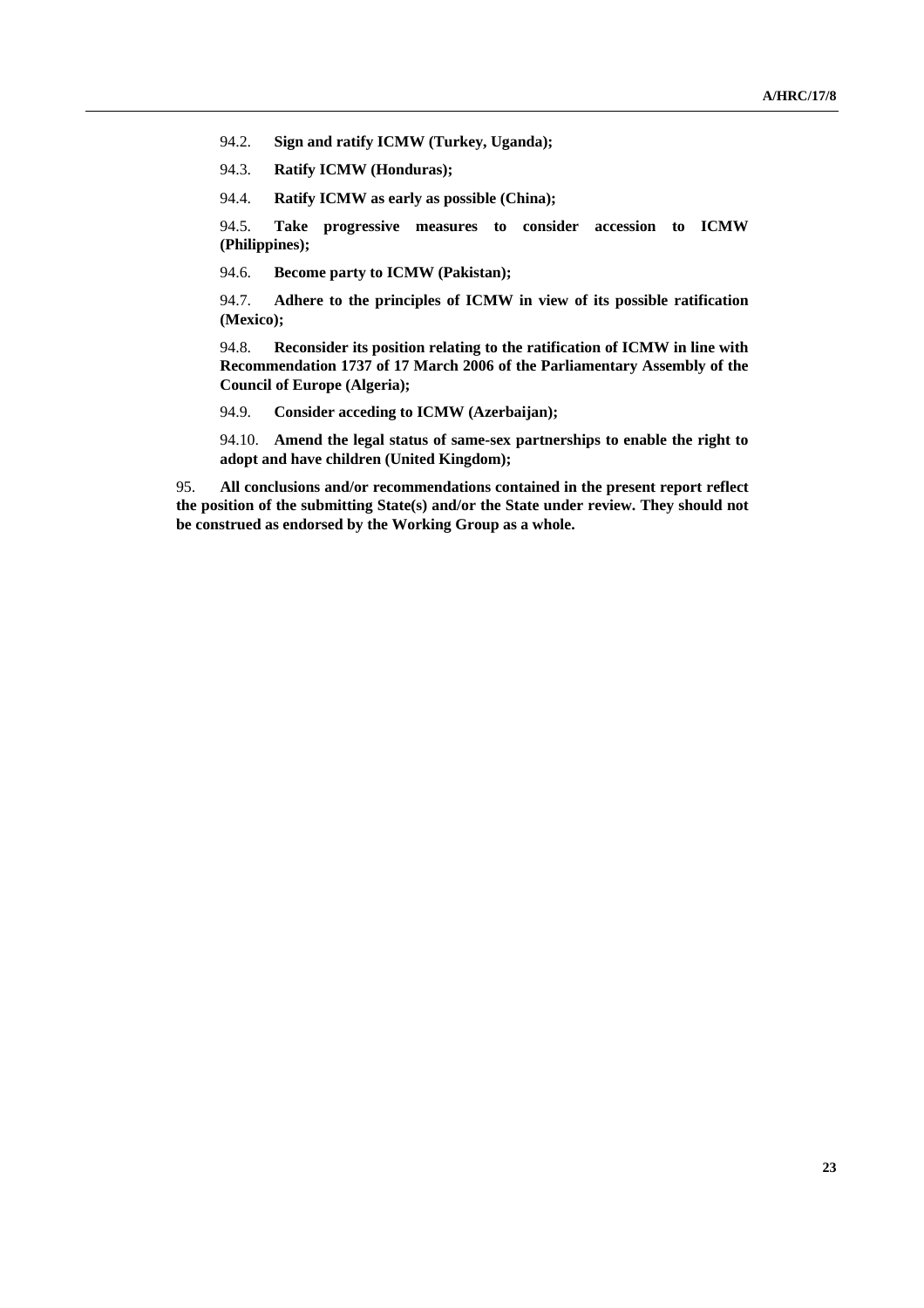## **Annex**

### **Composition of the delegation**

The delegation of Austria was headed by Mr. Michael Spindelegger, Minister for European and International Affairs, Vienna and composed of the following members:

- H.E. Mr. Christian Strohal, Deputy Head of Delegation, Ambassador and Permanent Representative, Permanent Mission of Austria, Geneva
- Mr. Helmut Tichy, Deputy Head of Delegation, Ambassador, Ministry for European and International Affairs, Vienna
- Mr. Jochen Danninger, Director of the Cabinet of the Minister for European and International Affairs, Vienna
- Mr. Thomas Schmid, Spokesman, Cabinet of the Minister for European and International Affairs, Vienna
- Ms. Claudia Reinprecht, Cabinet of the Minister for European and International Affairs, Vienna
- Mr. Johann Spitzer, Minister plenipotentiary, Deputy Permanent Representative, Permanent Mission of Austria, Geneva
- Mr. Gerhard Doujak, Minister plenipotentiary, Ministry for European and International Affairs, Vienna
- Ms. Gerlinde Paschinger, Minister plenipotentiary, Ministry for European and International Affairs, Vienna
- Ms. Gerda Vogl, Ministry for European and International Affairs, Vienna
- Ms. Brigitte Ohms, Federal Chancellery, Vienna
- Ms. Sylvia Kölbl, Federal Chancellery, Vienna
- Ms. Ingrid Nowotny, Federal Ministry of Labour, Social Affairs and Consumer Protection, Vienna
- Mr. Max Rubisch, Federal Ministry of Labour, Social Affairs and Consumer Protection, Vienna
- Ms. Iris Dembsher, Federal Ministry of Labour, Social Affairs and Consumer Protection, Vienna
- Mr. Gerhard Aigner, Federal Ministry of Health, Vienna
- Mr. Walter Ruscher, Federal Ministry of the Interior, Vienna
- Mr. Albert Grasel, Federal Ministry of the Interior, Vienna
- Ms. Karin Dotter-Schiller, Federal Ministry of Justice, Vienna
- Mr. Bernhard Weratschnig, Federal Ministry of Justice, Vienna
- Ms. Julia Wieltschnig, Federal Ministry of Justice, Vienna
- Mr. Heinz Tichy, Federal Ministry for Education, Arts and Culture, Vienna
- Ms. Maria Orthofer, Federal Ministry for Economy, Family and Youth, Vienna
- Ms. Terezija Stoisits, Ombudswoman, Austrian Ombudsman Board, Vienna